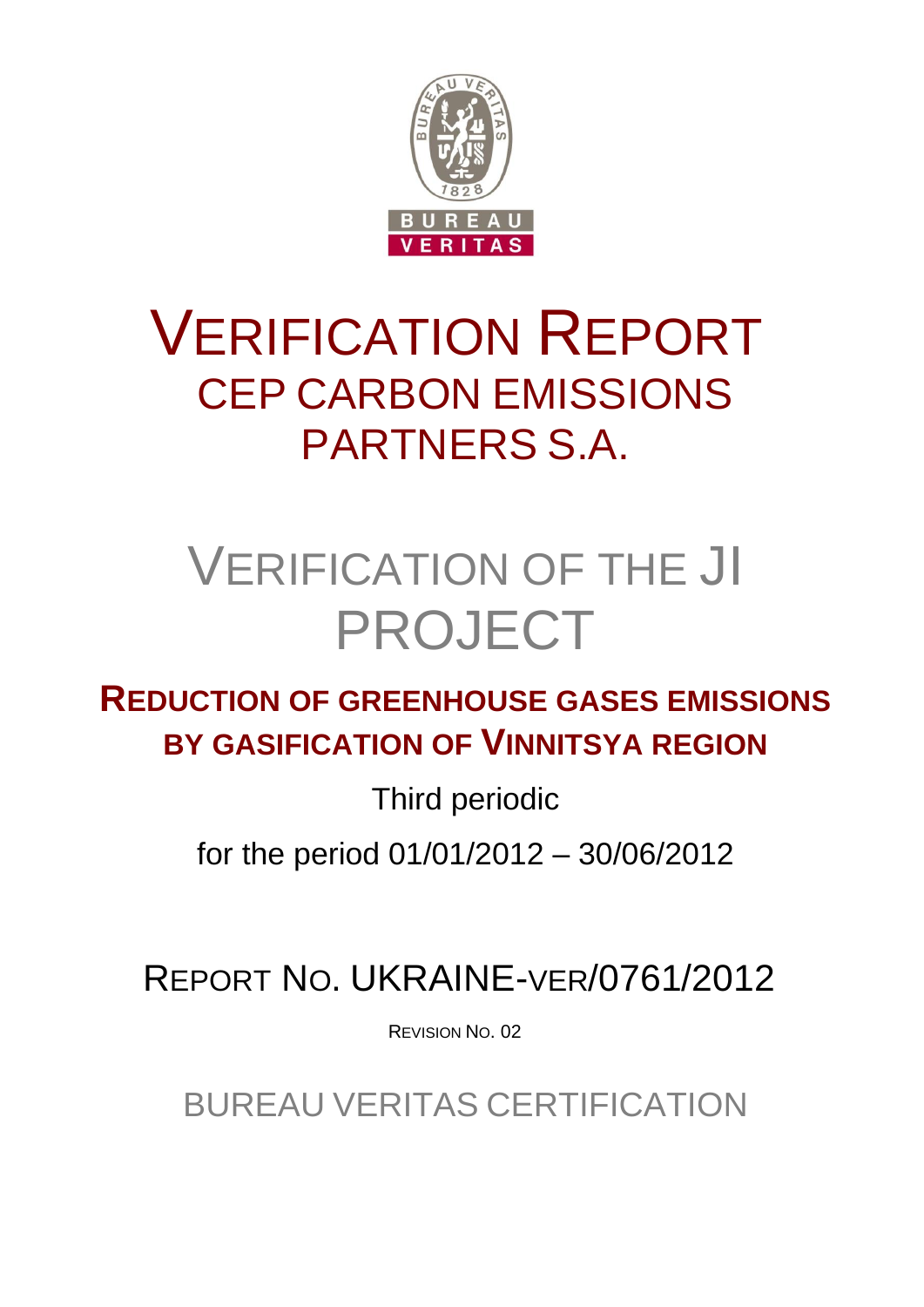

| Date of first issue:<br>01/10/2012                                                                                                                                                                                                                                                                                                                                                                                                                                                                                                                                                                                                                                                                                               |                | Organizational unit:<br><b>Holding SAS</b> |  | <b>Bureau Veritas Certification</b> |  |  |
|----------------------------------------------------------------------------------------------------------------------------------------------------------------------------------------------------------------------------------------------------------------------------------------------------------------------------------------------------------------------------------------------------------------------------------------------------------------------------------------------------------------------------------------------------------------------------------------------------------------------------------------------------------------------------------------------------------------------------------|----------------|--------------------------------------------|--|-------------------------------------|--|--|
| Client:                                                                                                                                                                                                                                                                                                                                                                                                                                                                                                                                                                                                                                                                                                                          |                | Client ref.:                               |  |                                     |  |  |
| <b>CEP CARBON EMISSIONS</b><br>PARTNERS S.A.                                                                                                                                                                                                                                                                                                                                                                                                                                                                                                                                                                                                                                                                                     |                | <b>Fabian Knodel</b>                       |  |                                     |  |  |
| Summary:                                                                                                                                                                                                                                                                                                                                                                                                                                                                                                                                                                                                                                                                                                                         |                |                                            |  |                                     |  |  |
| Bureau Veritas Certification has made the third periodic verification for the period from January 1, 2012 to June<br>30, 2012 of the "Reduction of greenhouse gases emissions by gasification of Vinnitsya region" project of CEP<br>CARBON EMISSIONS PARTNERS S.A., located in Vinnitsya region, Ukraine, and applying JI specific<br>approach, on the basis of UNFCCC criteria for the JI, as well as criteria given to provide for consistent project<br>operations, monitoring and reporting. UNFCCC criteria (but for the crediting period) refer to Article 6 of the<br>Kyoto Protocol, the JI rules and modalities and the subsequent decisions by the JI Supervisory Committee, as<br>well as the host country criteria. |                |                                            |  |                                     |  |  |
| The verification scope is defined as a periodic independent review and ex post determination by the Accredited<br>Entity of the monitored reductions in GHG emissions during defined verification period, and consisted of the<br>following three phases: i) desk review of the monitoring report against project design and the baseline and<br>monitoring plan; ii) follow-up interviews with project stakeholders; iii) resolution of outstanding issues and the<br>issuance of the final verification report and opinion. The overall verification, from Contract Review to<br>Verification Report & Opinion, was conducted using Bureau Veritas Certification internal procedures.                                          |                |                                            |  |                                     |  |  |
| The first output of the verification process is a list of Clarification, Corrective Actions Requests, Forward<br>Actions Requests (CR, CAR and FAR), presented in Appendix A.                                                                                                                                                                                                                                                                                                                                                                                                                                                                                                                                                    |                |                                            |  |                                     |  |  |
| In summary, Bureau Veritas Certification confirms that the project is implemented as planned and described in<br>approved project design documents. Installed equipment that is essential for generating emission reduction<br>runs reliably and is calibrated appropriately. The monitoring system is in place and the project is generating<br>GHG emission reductions. The GHG emission reduction is calculated without material errors and the emission<br>reductions issued totalize 60 296 tonnes of CO2 equivalent for the monitoring period from 01/01/2012 to<br>30/06/2012.                                                                                                                                            |                |                                            |  |                                     |  |  |
| Our opinion relates to the project's GHG emissions and resulting GHG emission reductions reported and                                                                                                                                                                                                                                                                                                                                                                                                                                                                                                                                                                                                                            |                |                                            |  |                                     |  |  |
| Report No.:                                                                                                                                                                                                                                                                                                                                                                                                                                                                                                                                                                                                                                                                                                                      | Subject Group: |                                            |  |                                     |  |  |
| UKRAINE-ver/0761/2012                                                                                                                                                                                                                                                                                                                                                                                                                                                                                                                                                                                                                                                                                                            | JI             |                                            |  |                                     |  |  |
| Project title:<br>Reduction of greenhouse gases emissions                                                                                                                                                                                                                                                                                                                                                                                                                                                                                                                                                                                                                                                                        |                |                                            |  |                                     |  |  |
| by gasification of Vinnitsya region                                                                                                                                                                                                                                                                                                                                                                                                                                                                                                                                                                                                                                                                                              |                |                                            |  |                                     |  |  |
| Work carried out by:                                                                                                                                                                                                                                                                                                                                                                                                                                                                                                                                                                                                                                                                                                             |                |                                            |  |                                     |  |  |
| Oleg Skoblyk - Team Leader, Climate Change Lead<br>Verifier                                                                                                                                                                                                                                                                                                                                                                                                                                                                                                                                                                                                                                                                      |                |                                            |  |                                     |  |  |
| Volodymyr Kulish - Team Member, Climate Change<br>Verifier                                                                                                                                                                                                                                                                                                                                                                                                                                                                                                                                                                                                                                                                       |                |                                            |  |                                     |  |  |
| Work reviewed by:                                                                                                                                                                                                                                                                                                                                                                                                                                                                                                                                                                                                                                                                                                                |                |                                            |  |                                     |  |  |
| Ivan Sokolov - Internal Technical Reviewer<br>No distribution without permission from the<br>Oleksandr Kuzmenko - Technical specialist                                                                                                                                                                                                                                                                                                                                                                                                                                                                                                                                                                                           |                |                                            |  |                                     |  |  |
| Client or responsible organizational unit<br>ncatio<br>Work approved by:                                                                                                                                                                                                                                                                                                                                                                                                                                                                                                                                                                                                                                                         |                |                                            |  |                                     |  |  |
| Ivan Sokolov - Operational Manager                                                                                                                                                                                                                                                                                                                                                                                                                                                                                                                                                                                                                                                                                               |                |                                            |  | Limited distribution                |  |  |
| Date of this revision:<br>Rev. No.:<br>23/10/2012<br>02                                                                                                                                                                                                                                                                                                                                                                                                                                                                                                                                                                                                                                                                          | 26             | Number of pages:                           |  | Unrestricted distribution           |  |  |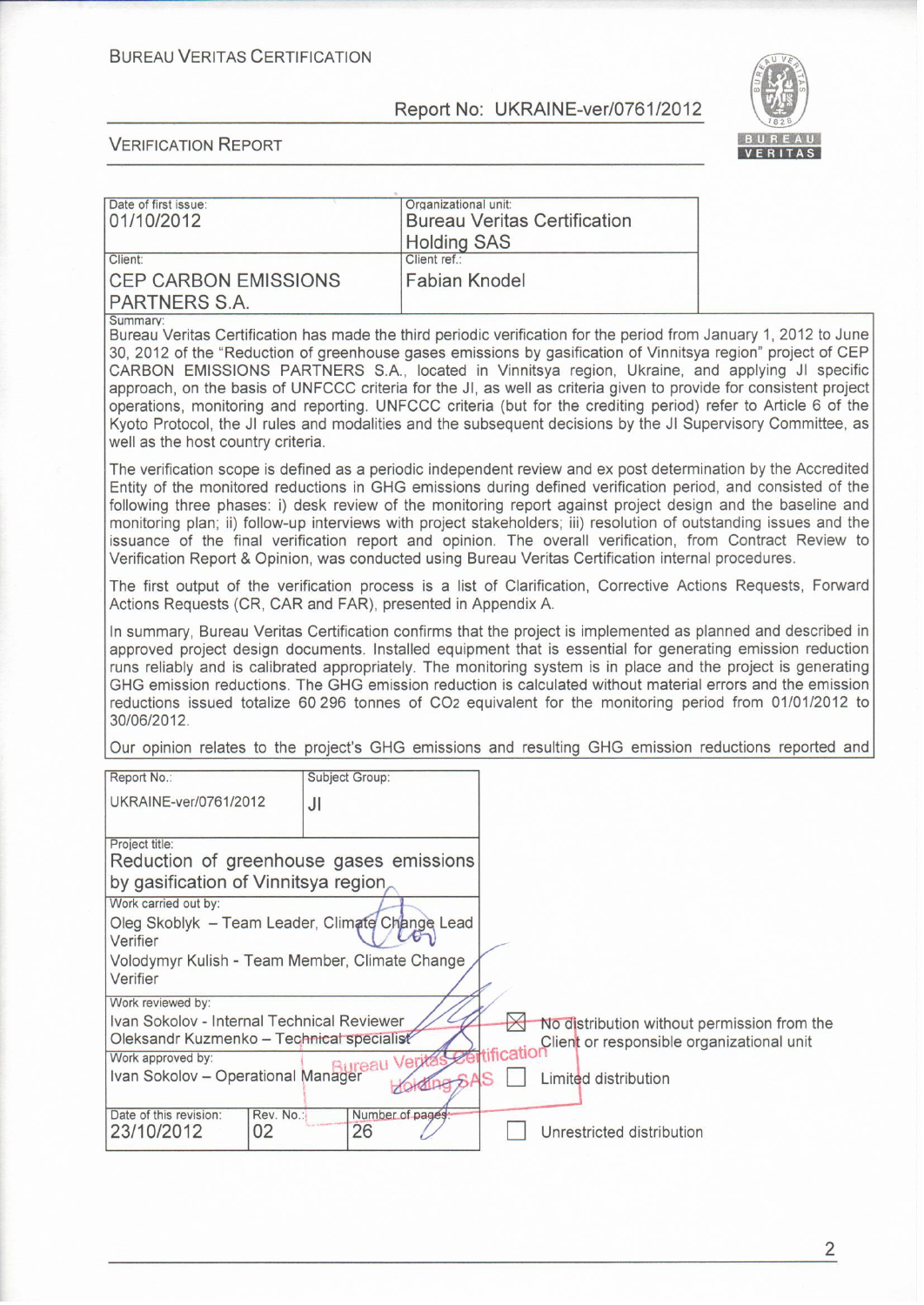

VERIFICATION REPORT

# *Table of Contents Page*

| $\mathbf{1}$<br>1.1 | Objective                                                                    | $\overline{4}$ |
|---------------------|------------------------------------------------------------------------------|----------------|
| 1.2                 | Scope                                                                        | $\overline{4}$ |
| 1.3                 | Verification team                                                            | $\overline{4}$ |
| $\overline{2}$      |                                                                              |                |
| 2.1                 | Review of documents                                                          | 5              |
| 2.2                 | Follow-up Interviews                                                         | 5              |
| 2.3                 | Resolution of Clarification, Corrective and Forward Action<br>Requests       | 6              |
| 3                   |                                                                              |                |
| 3.1                 | Remaining issues and FARs from previous verifications                        | $\overline{7}$ |
| 3.2                 | Project approval by Parties involved (90-91)                                 | $\overline{7}$ |
| 3.3                 | Project implementation (92-93)                                               | $\overline{7}$ |
| 3.4                 | Compliance of the monitoring plan with the monitoring<br>methodology (94-98) | 9              |
| 3.5                 | Revision of monitoring plan (99-100)                                         | 10             |
| 3.6                 | Data management (101)                                                        | 10             |
| 3.7                 | Verification regarding programmes of activities (102-110)                    | 12             |
| $\overline{4}$      |                                                                              |                |
| 5                   |                                                                              |                |
|                     | APPENDIX A: COMPANY PROJECT VERIFICATION PROTOCOL  17                        |                |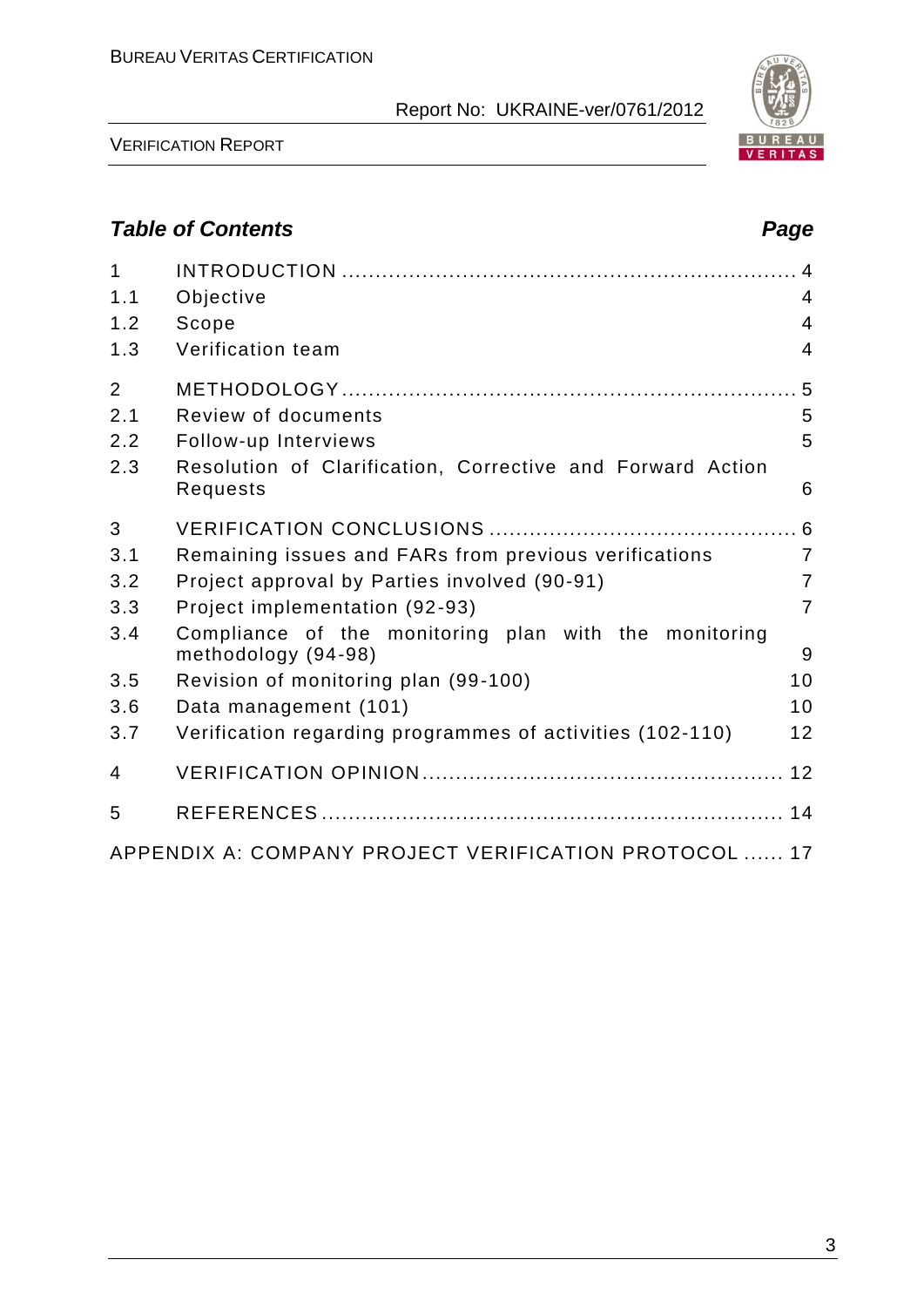

VERIFICATION REPORT

# **1 INTRODUCTION**

CEP CARBON EMISSIONS PARTNERS S.A. has commissioned Bureau Veritas Certification to verify the emissions reductions of its JI project "Reduction of greenhouse gases emissions by gasification of Vinnitsya region" (hereafter called "the project") located in Vinnitsya region, Ukraine.

This report summarizes the findings of the verification of the project, performed on the basis of UNFCCC criteria, as well as criteria given to provide for consistent project operations, monitoring and reporting.

The verification covers the period from January 1, 2012 to June 30, 2012.

## **1.1 Objective**

Verification is the periodic independent review and ex post determination by the Accredited Independent Entity of the monitored reductions in GHG emissions during defined verification period.

The objective of verification can be divided in Initial Verification and Periodic Verification.

UNFCCC criteria refer to Article 6 of the Kyoto Protocol, the JI rules and modalities and the subsequent decisions by the JI Supervisory Committee, as well as the host country criteria.

# **1.2 Scope**

The verification scope is defined as an independent and objective review of the project design document, the project's baseline study, and monitoring plan, and monitoring report and other relevant documents. The information in these documents is reviewed against Kyoto Protocol requirements, UNFCCC rules and associated interpretations.

The verification is not meant to provide any consulting towards the Client. However, stated requests for clarifications, corrective and/or forward actions may provide input for improvement of the project monitoring towards reductions in the GHG emissions.

# **1.3 Verification Team**

The verification team consists of the following personnel:

Oleg Skoblyk

Bureau Veritas Certification, Team Leader, Climate Change Lead Verifier Volodymyr Kulish

Bureau Veritas Certification, Team Member, Climate Change Verifier

This verification report was reviewed by:

Ivan Sokolov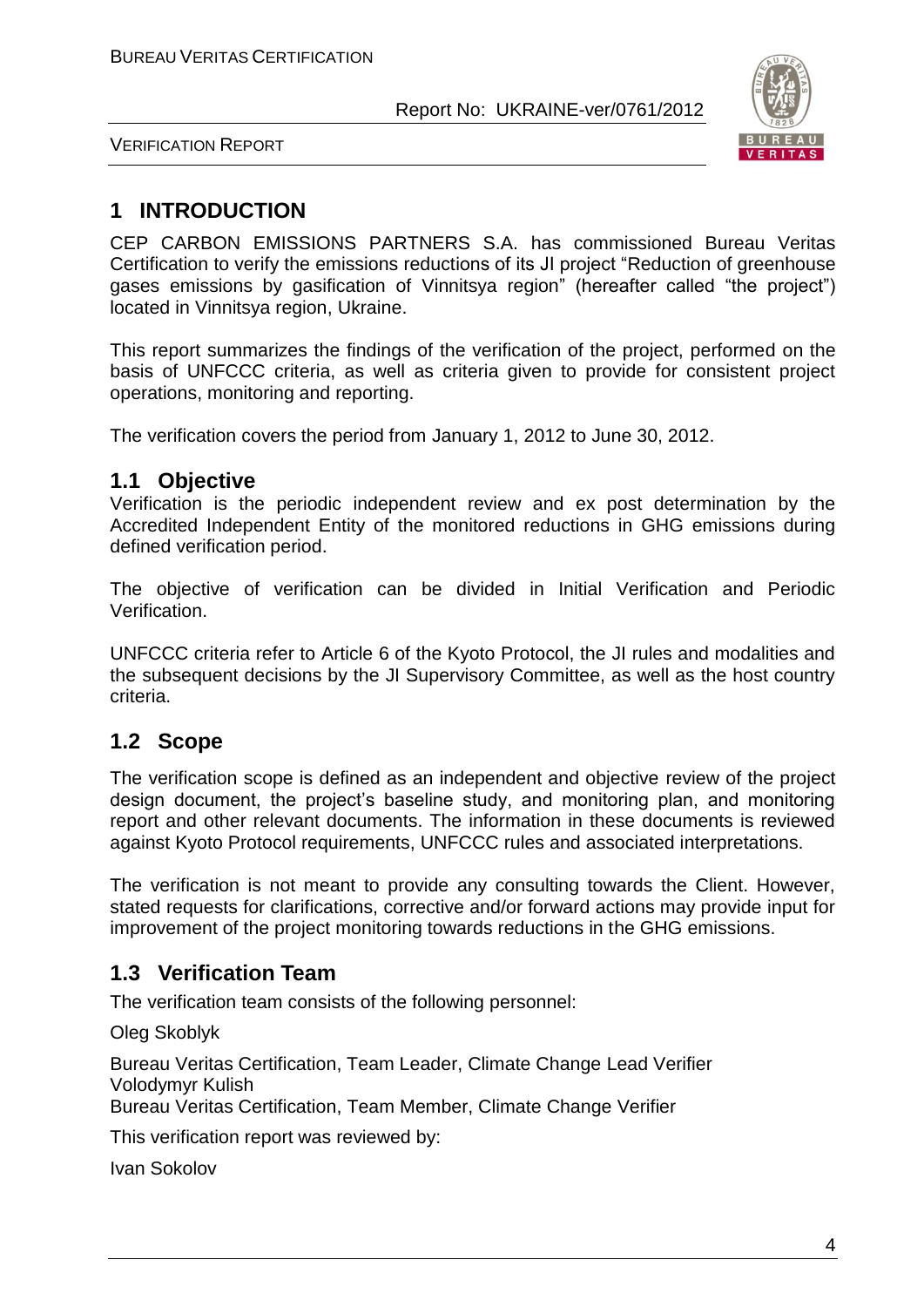



Bureau Veritas Certification, Internal Technical Reviewer

Oleksandr Kuzmenko

Bureau Veritas Certification, Technical Specialist

# **2 METHODOLOGY**

The overall verification, from Contract Review to Verification Report & Opinion, was conducted using Bureau Veritas Certification internal procedures.

In order to ensure transparency, a verification protocol was customized for the project, according to the version 01 of the Joint Implementation Determination and Verification Manual, issued by the Joint Implementation Supervisory Committee at its 19 meeting on 04/12/2009. The protocol shows, in a transparent manner, criteria (requirements), means of verification and the results from verifying the identified criteria. The verification protocol serves the following purposes:

- It organizes, details and clarifies the requirements a JI project is expected to meet;  $\bullet$
- It ensures a transparent verification process where the verifier will document how a particular requirement has been verified and the result of the verification.

The completed verification protocol is enclosed in Appendix A to this report.

## **2.1 Review of Documents**

The Monitoring Report (MR) submitted by CEP CARBON EMISSIONS PARTNERS S.A. and additional background documents related to the project design and baseline, i.e. country Law, Project Design Document (PDD), Approved CDM methodology, Determination Report of the project issued by Bureau Veritas Certification Holding SAS No. UKRAINE-det/0401/2011 version 01 as of 07/07/2012, Guidance on criteria for baseline setting and monitoring, Host party criteria, the Kyoto Protocol, Clarifications on Verification Requirements to be Checked by an Accredited Independent Entity were reviewed.

The verification findings presented in this report relate to the Monitoring Report for the period from 01/01/2012 to 30/06/2012 version 01 of September 21, 2012 and version 02 of October 19, 2012 and the project as described in the determined PDD.

# **2.2 Follow-up Interviews**

On 22/10/2012 Bureau Veritas Certification verification team conducted a visit to the project site (PJSC "Vinnitsyagas") and performed (on-site) interviews with project stakeholders to confirm selected information and to resolve issues identified in the document review. Representatives of CEP CARBON EMISSIONS PARTNERS S.A. and PJSC "Vinnitsyagas" were interviewed (see References). The main topics of the interviews are summarized in Table 1.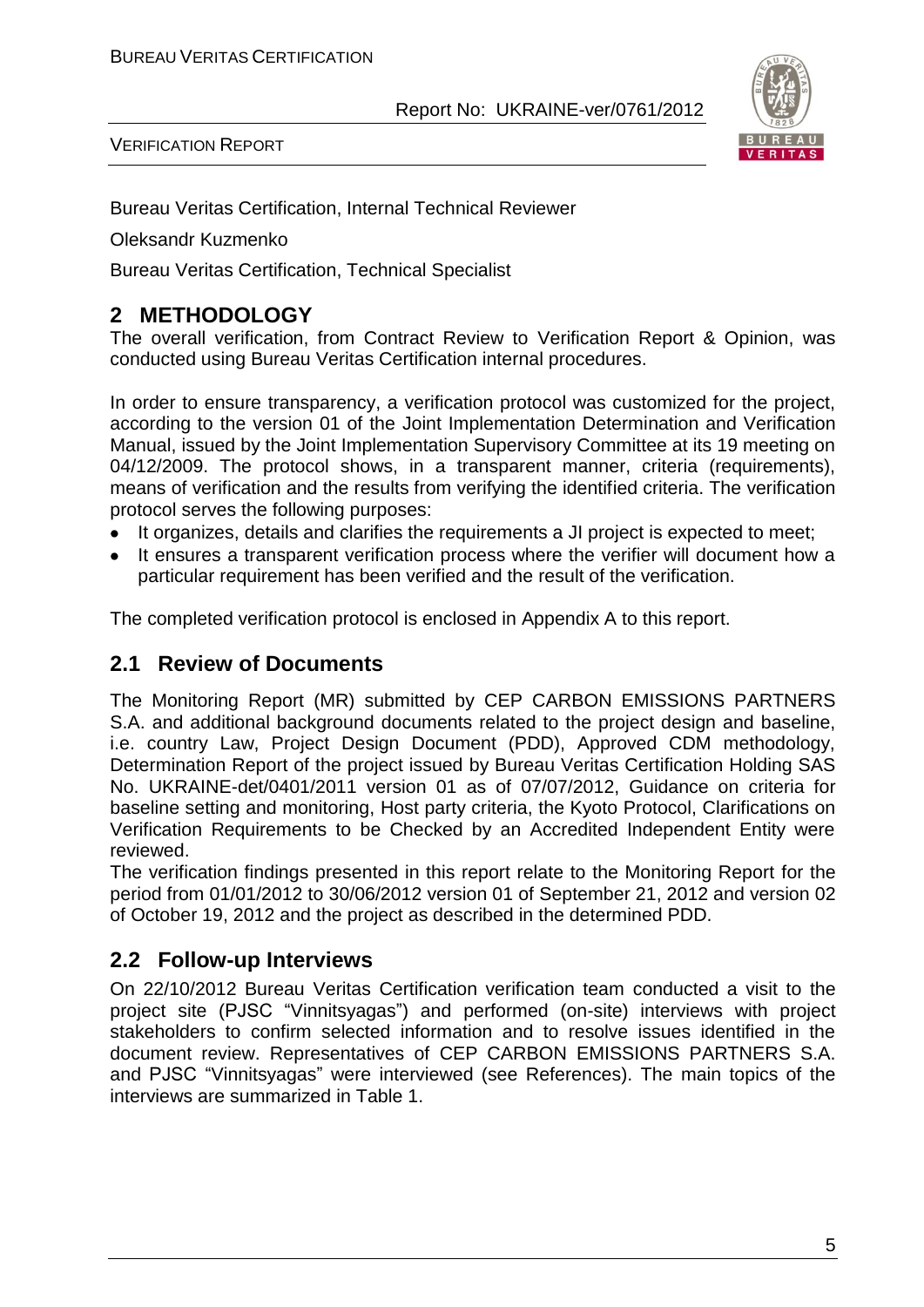

VERIFICATION REPORT

## **Table 1 Interview topics**

| Interviewed organization |                    | <b>Interview topics</b>                                               |
|--------------------------|--------------------|-----------------------------------------------------------------------|
| PJSC "Vinnitsyagas"      | ➤                  | Organizational structure                                              |
|                          | ➤                  | Responsibilities and authorities                                      |
|                          | ⋗                  | Roles and responsibilities relating to data collection and processing |
|                          | ➤                  | Equipment installation                                                |
|                          | ➤                  | Data logging archiving and reporting                                  |
|                          | ➤                  | Metering equipment control                                            |
|                          | ⋗                  | Metering record keeping system, database                              |
|                          | ⋗                  | IT management                                                         |
|                          | ➤                  | Personnel training                                                    |
|                          | ⋗                  | Quality control procedures and technology                             |
|                          | ⋗                  | Internal audit and inspections                                        |
| Consultant:              | ⋗                  | Baseline methodology                                                  |
| <b>CEP</b>               | <b>CARBON</b><br>➤ | Monitoring plan                                                       |
| EMISSIONS PARTNERS       | ➤                  | Monitoring report                                                     |
| S.A.                     | ⋗                  | Deviations from the PDD                                               |
|                          |                    |                                                                       |

# **2.3 Resolution of Clarification, Corrective and Forward Action Requests**

The objective of this phase of the verification is to raise the requests for corrective actions and clarification and any other outstanding issues that needed to be clarified for Bureau Veritas Certification positive conclusion on the GHG emission reduction calculation.

If the Verification Team, in assessing the monitoring report and supporting documents, identifies issues that need to be corrected, clarified or improved with regard to the monitoring requirements, it should raise these issues and inform the project participants of these issues in the form of:

(a) Corrective action request (CAR), requesting the project participants to correct a mistake that is not in accordance with the monitoring plan;

(b) Clarification request (CL), requesting the project participants to provide additional information for the Verification Team to assess compliance with the monitoring plan (c) Forward action request (FAR), informing the project participants of an issue, relating to the monitoring that needs to be reviewed during the next verification period.

The Verification Team will make an objective assessment as to whether the actions taken by the project participants, if any, satisfactorily resolve the issues raised, if any, and should conclude its findings of the verification.

To guarantee the transparency of the verification process, the concerns raised are documented in more detail in the verification protocol in Appendix A.

# **3 VERIFICATION CONCLUSIONS**

In the following sections, the conclusions of the verification are stated.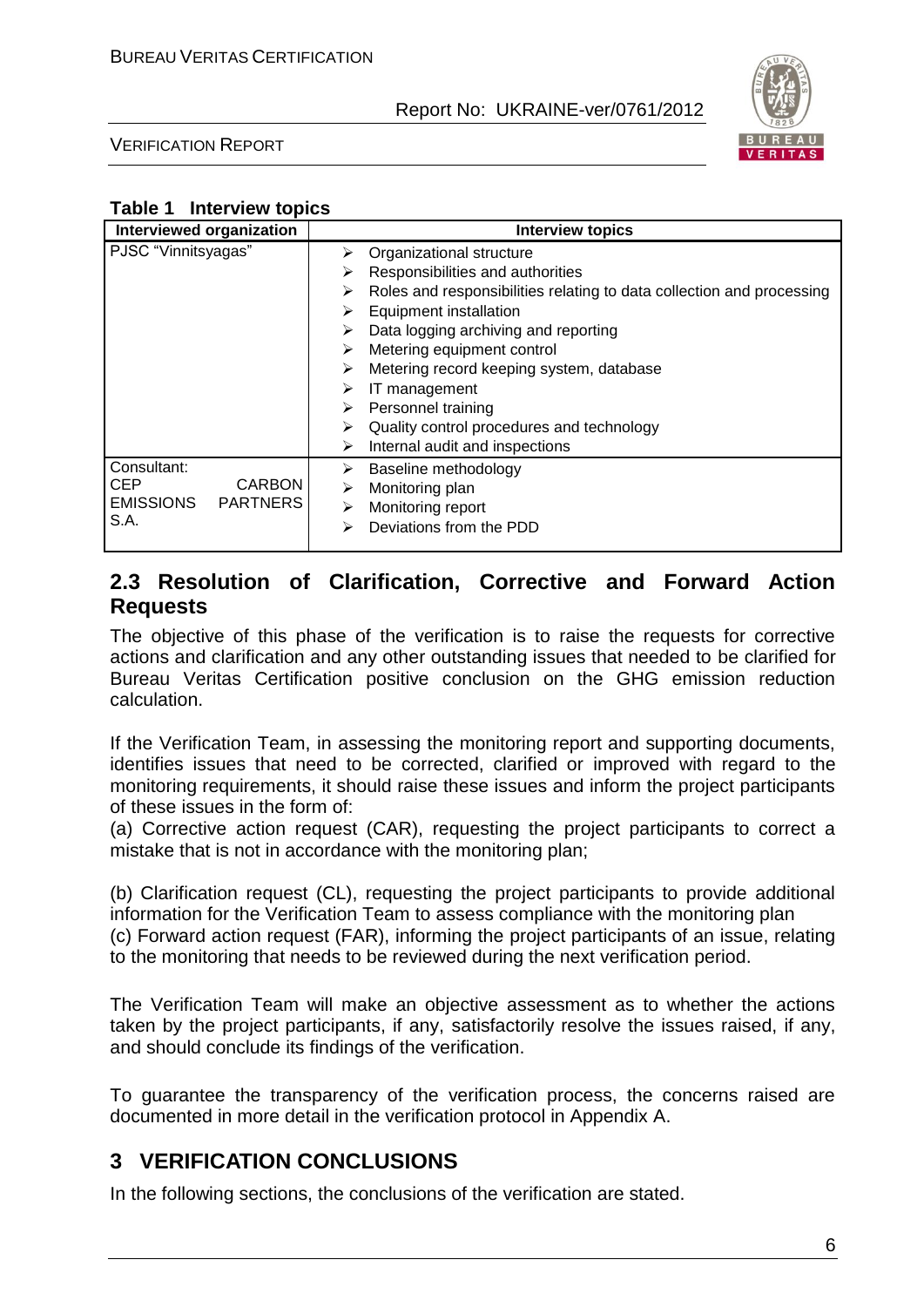

VERIFICATION REPORT

The findings from the desk review of the original monitoring documents and the findings from interviews during the follow up visit are described in the Verification Protocol in Appendix A.

The Clarification, Corrective and Forward Action Requests are stated, where applicable, in the following sections and are further documented in the Verification Protocol in Appendix A. The verification of the Project resulted in 6 Corrective Action Requests and 2 Clarification Requests.

The number between brackets at the end of each section corresponds to the DVM paragraph.

# **3.1 Remaining issues and FARs from previous verifications**

There aren't any remaining issues and FARs from previous verifications.

## **3.2 Project approval by Parties involved (90-91)**

The project was approved by the host Party (Ukraine) - the Letter of Approval No. 2422/23/7 dated 30/08/2012 issued by State Environmental Investment Agency of Ukraine. The project was also approved by the party – buyer of the emission reduction units (Switzerland) - Letter of Approval No.J294-0485 dated 20/07/2012 issued by the Federal Office for the Environment FOEN of Switzerland.

The abovementioned written approvals are unconditional.

The identified areas of concern as to the project approval by parties involved, project participants responses and Bureau Veritas Certification's conclusions are described in Appendix A to this report (refer to CAR 01, CAR 02).

# **3.3 Project implementation (92-93)**

The purpose of the project is reduction of greenhouse gas emissions by changing the structure of fuel consumption in industrial, utility, administrative and private sectors of Vinnitsya region by replacing solid and liquid fuels with natural gas.

The project provides for the construction and expansion of the gas distribution systems (GDS) of Vinnitsya region, which will also improve the energy efficiency of thermal power generation due to the transition of existing heat-generating systems to natural gas. The project initiated by PJSC "Vinnitsyagas" results in the reduction of greenhouse gas (GHG) emissions into the atmosphere and improves the environmental situation in the region.

The project activities include:

- Ensuring of the supply of natural gas (gasification) to end users by means of the construction and reconstruction of gas distribution networks;
- Replacement of solid and liquid fuels with natural gas;
- Increase in heat energy efficiency;
- Reduction of greenhouse gases under the Joint Implementation (JI) Mechanism.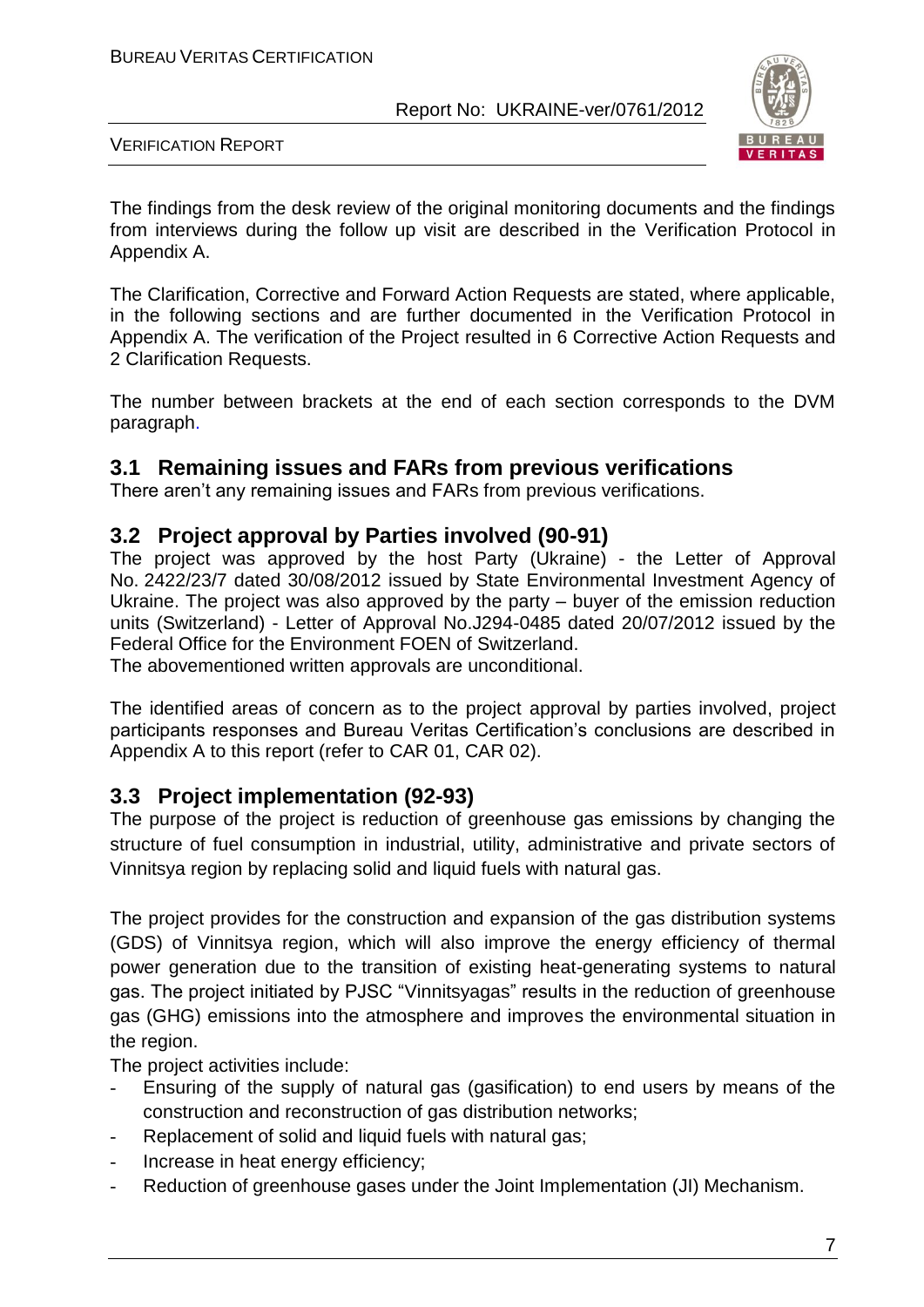

VERIFICATION REPORT

Implementation of project activities started in 2004, as stated in the determined PDD version 02.

However, emission reductions achieved in 2004 are conservatively excluded from the calculation.

Project implementation status in the reporting period of 01/01/2012 – 30/06/2012 is provided in Table 2 below.

### **Table 2 Project implementation status during the reporting monitoring period from 01/01/2012 to 30/06/2012**

| Length of gas distribution systems implemented in the framework of the |
|------------------------------------------------------------------------|
| project during the period of 01/01/2012-30/06/2012, km                 |
| 01/01/2012-30/06/2012                                                  |
| 21.1868                                                                |

Status of the project activity implementation complies with the project plan included in the determined PDD version 02.

Details of measures that were implemented, and the number of equipment units installed in the period from January 1, 2012 to June 30, 2012 by departments and offices are provided in Annex 2 to the Monitoring Report.

The starting date of the crediting period has not changed and remains the date when the first emission reductions are expected to be generated, namely: January 1, 2005.

The monitoring system is in place.

Monitoring equipment, such as natural gas meters, meets industry standards of Ukraine. All monitoring equipment is included in the detailed verification (calibration) plan and tested at intervals prescribed by the manufacturers of such equipment.

The impact of the project "Reduction of greenhouse gases emissions by gasification of Vinnitsya region" on the environment during the construction work can be assessed as tolerable. Project facilities are not included in the list of activities and facilities of environmental hazard. Completed analysis of the impact of facilities on the environment, which considers all factors, showed that in the normal technical operational mode they will neither cause any negative processes in the environment of the region, nor lead to any negative social and economic consequences and the risk of accidents and their possible impact is minimized.

As part of procedures undertaken at the request of relevant state services, the company reports on environmental performance on a periodical basis. Environmental department of PJSC "Vinnitsyagas" develops quarterly reports in accordance with the Form No.2- TP (air) that is provided to local government statistics.

The project scenario provides for expansion of the territorial gas supply system, which includes construction and reconstruction of the gas distribution networks (GDN) and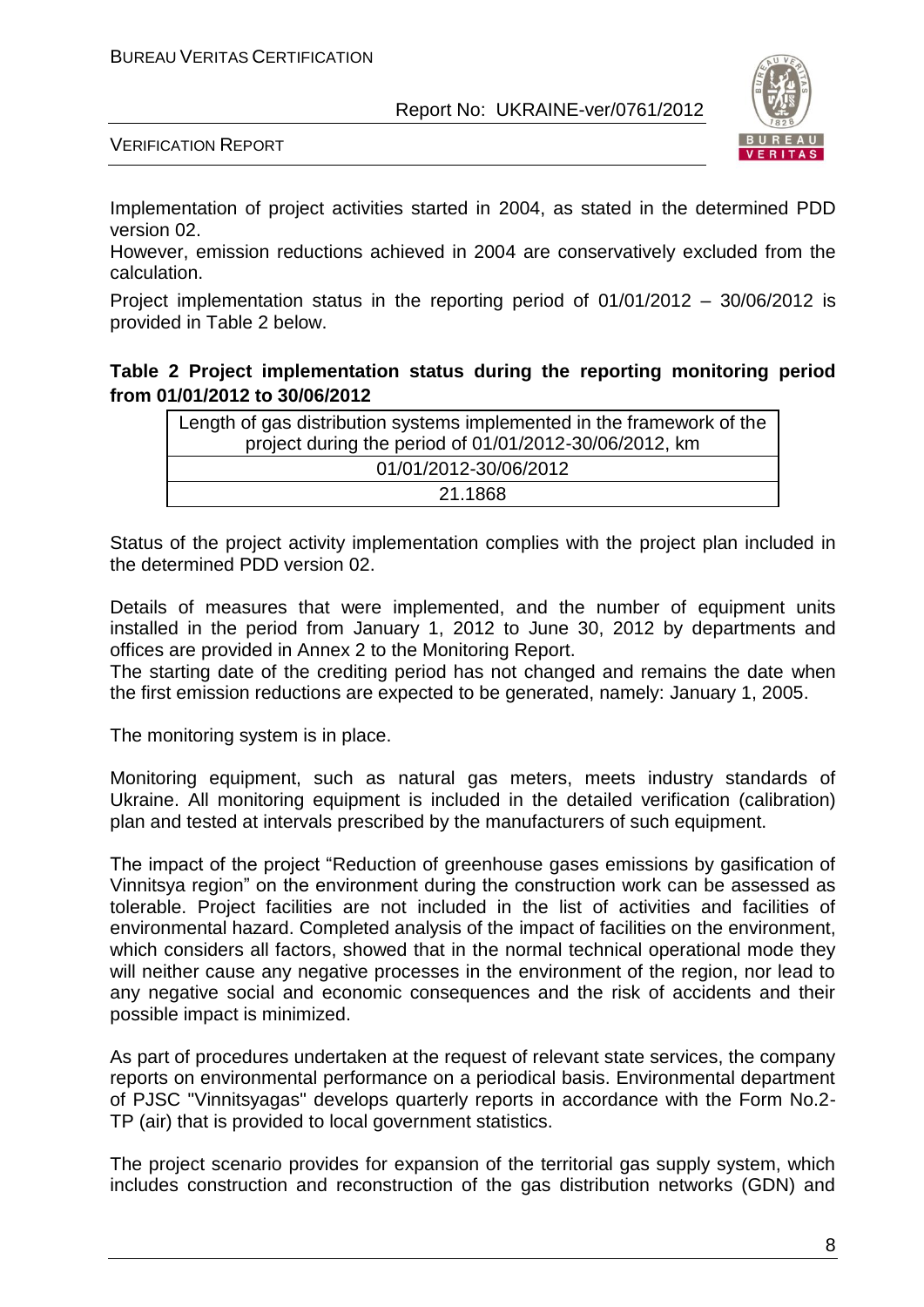

VERIFICATION REPORT

related equipment. The project provides for modernization of the fuel consumption system of Vinnitsya region by means of transition of heat-generating systems to natural gas and transferring the consumers from centralized to individual heating and hot water supply systems, which, in turn, leads to the use of more efficient and environmentally friendly fossil fuel (natural gas), improvement of the quality of heating and hot water supply services, reduction of thermal energy consumption due to increased efficiency of individual systems in comparison with the centralized ones.

The identified areas of concern as to the project implementation, project participants responses and Bureau Veritas Certification's conclusions are described in Appendix A to this report (refer to CAR 02, CAR 03, CAR 04, CAR 05, CAR 06, CL 01).

## **3.4 Compliance of the monitoring plan with the monitoring methodology (94-98)**

The monitoring occurred in accordance with the monitoring plan included in the PDD regarding which the determination has been deemed final and is so listed on the UNFCCC JI website.

For calculating the emission reductions, key factors, such as volume of natural gas to be supplied to the consumers, existing tariffs for natural gas transportation, public policy in the field of gas supply, experience in implementing activities provided by the project, current practice that exists in this field in Ukraine, financial costs and background, sectoral reform policy in the field of gas supply and legislation, influencing the baseline emissions and the activity level of the project and the emissions as well as risks associated with the project were taken into account, as appropriate.

Data sources used for calculating emission reductions such as appropriately calibrated measuring devices, survey of carbon dioxide emission factors are clearly identified, reliable and transparent.

Carbon dioxide emission factor for natural gas combustion, carbon dioxide emission factor for fossil fuel combustion, default emission factor for methane at technological gas equipment at end consumer's place, default emission factor for methane in the process of natural gas transportation and distribution, reduced GHG emission factor for natural gas transportation to end consumers are selected by carefully balancing accuracy and reasonableness, and appropriately justified of the choice.

The calculation of emission reductions is based on conservative assumptions and the most plausible scenarios in a transparent manner.

The monitoring periods per component of the project are clearly specified in the monitoring report and do not overlap with those for which verifications were already deemed final in the past.

The identified areas of concern as to the compliance of the monitoring plan with the monitoring methodology, project participants responses and Bureau Veritas Certification's conclusions are described in Appendix A to this report (refer to CL 02).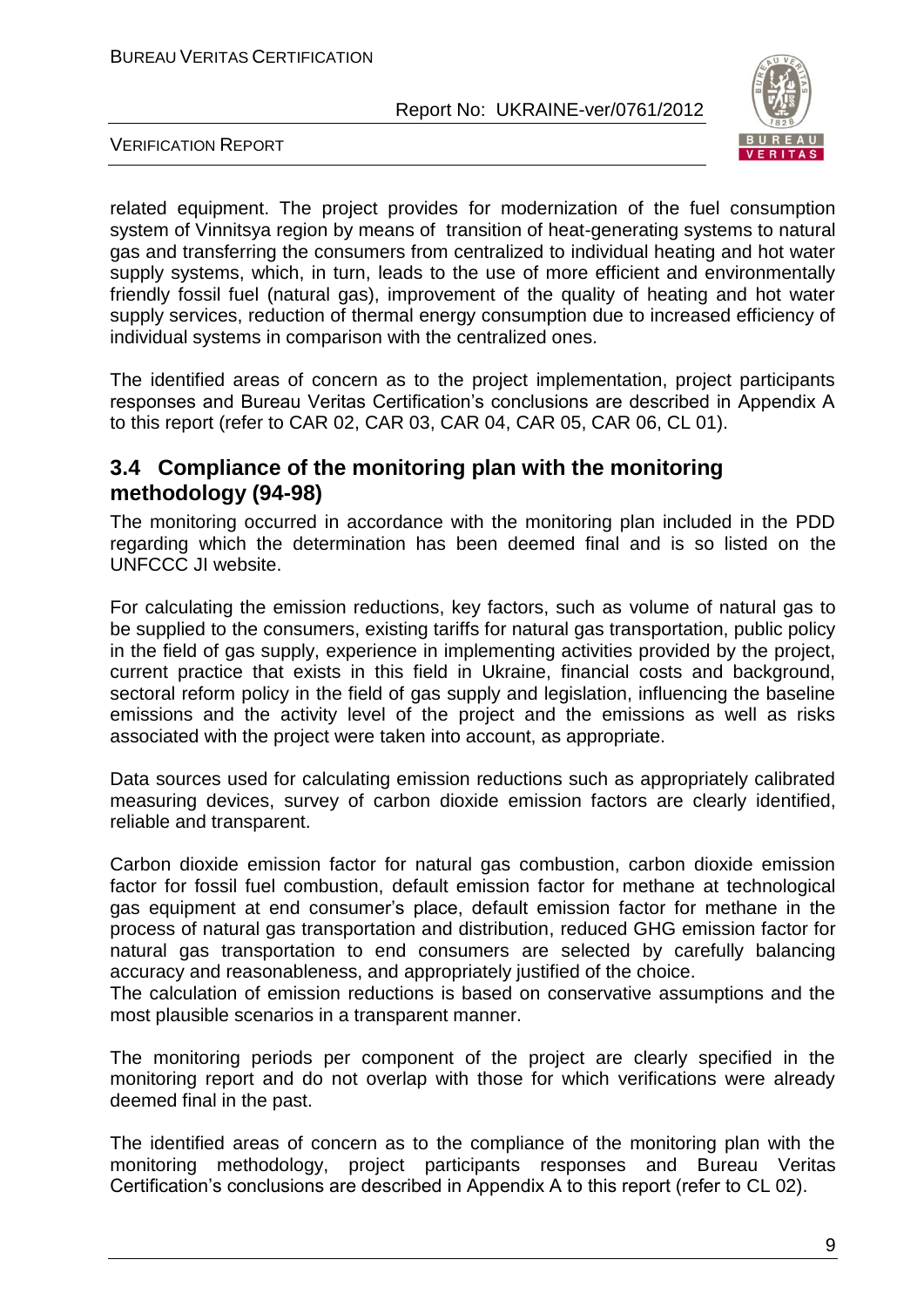

VERIFICATION REPORT

# **3.5 Revision of monitoring plan (99-100)**

Not applicable.

## **3.6 Data management (101)**

The data and their sources, provided in monitoring report, are clearly identified, reliable and transparent.

The implementation of data collection procedures is in accordance with the monitoring plan provided in the PDD, including the quality control and quality assurance procedures.

The function of the monitoring equipment, including its calibration status, is in order. According to the current Law "On metrology and metrological activity", all metering equipment in Ukraine shall meet the specified requirements of relevant standards and is subject to periodic calibration. Intercalibration periods are stated in Section B.1. of the MR.

The project complies with the legislative requirements relating to calibration and verification.

The evidence and records used for the monitoring are maintained in a traceable manner.

Data collection and management system is in accordance with the monitoring plan provided in the PDD.

The most objective and cumulative indicator that provides a clear picture of whether emission reduction took place is natural gas consumption. The substitution of fuel oil and coal with natural gas leads to GHG emission reductions. In addition, systems of energy carrier transportation, preparation and combustion show higher efficiency if a switch to natural gas occurs and this happens irrelevant of external factors.

The monitoring procedure provides for the following measures:

- 1. Collection of information on greenhouse gas emissions within the project boundary during the crediting period.
- 2. Assessment of the project implementation schedule.
- 3. Collection of the information on measurement equipment, its calibration.
- 4. Collection and archiving of information on the impact of project activities on the environment.
- 5. Data archiving.
- 6. Organization of personnel training.

Data and parameters subject to periodic monitoring, according to the monitoring plan provided in the PDD version 02, as well as the list of constant values used to calculate emission reductions, are provided in Section B.2.1. of the Monitoring Report, as well as in Annexes 3.1-3.3.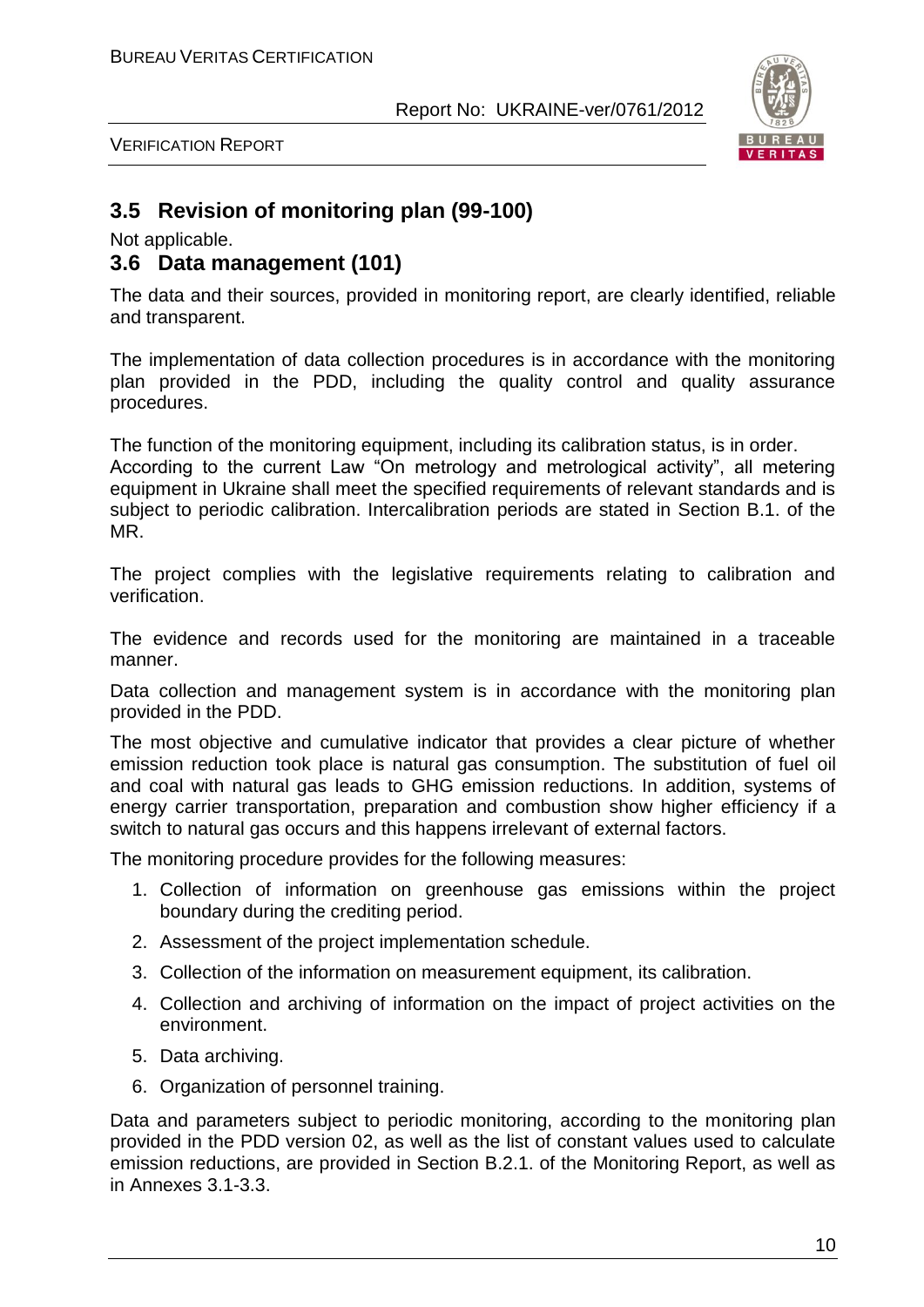

VERIFICATION REPORT

The data on natural gas consumption (except for the population) is collected as follows:

1. All consumers (industrial consumers, heat and utility companies, public institutions, religious institutions) have individual commercial stations for natural gas metering at each facility.

2. Each day responsible persons communicate current data on natural gas consumption via telephone to the operator of the service that monitors gas consumption by the consumers of PJSC "Vinnitsyagas". Two times per month, including the end of each month, they transmit duly certified printed data in paper from electronic correctors and calculators, or provide copies of gas consumption logs that contain the data of gas meters. These data are stored and used for settlements with consumers and the supplier in "1 S. Accounting" program complexes.

Collection of information on natural gas consumption by the population is organized as follows:

1. Controllers of consumer gas consumption control department of the gas company collect gas meter data of meters installed at each subscriber place according to the registry at the end of each month.

2. Registries with gas meter data are submitted to accounting centre of PJSC "Vinnitsyagas" gas consumption control service, where they are processed (entered into the electronic database of consumer software system "1 S. Accounting") and used to arrange settlements with customers and the supplier.

Structure of data collection as a part of the project monitoring is shown in Figure 1.



**Figure 1 Structure of monitoring data collection**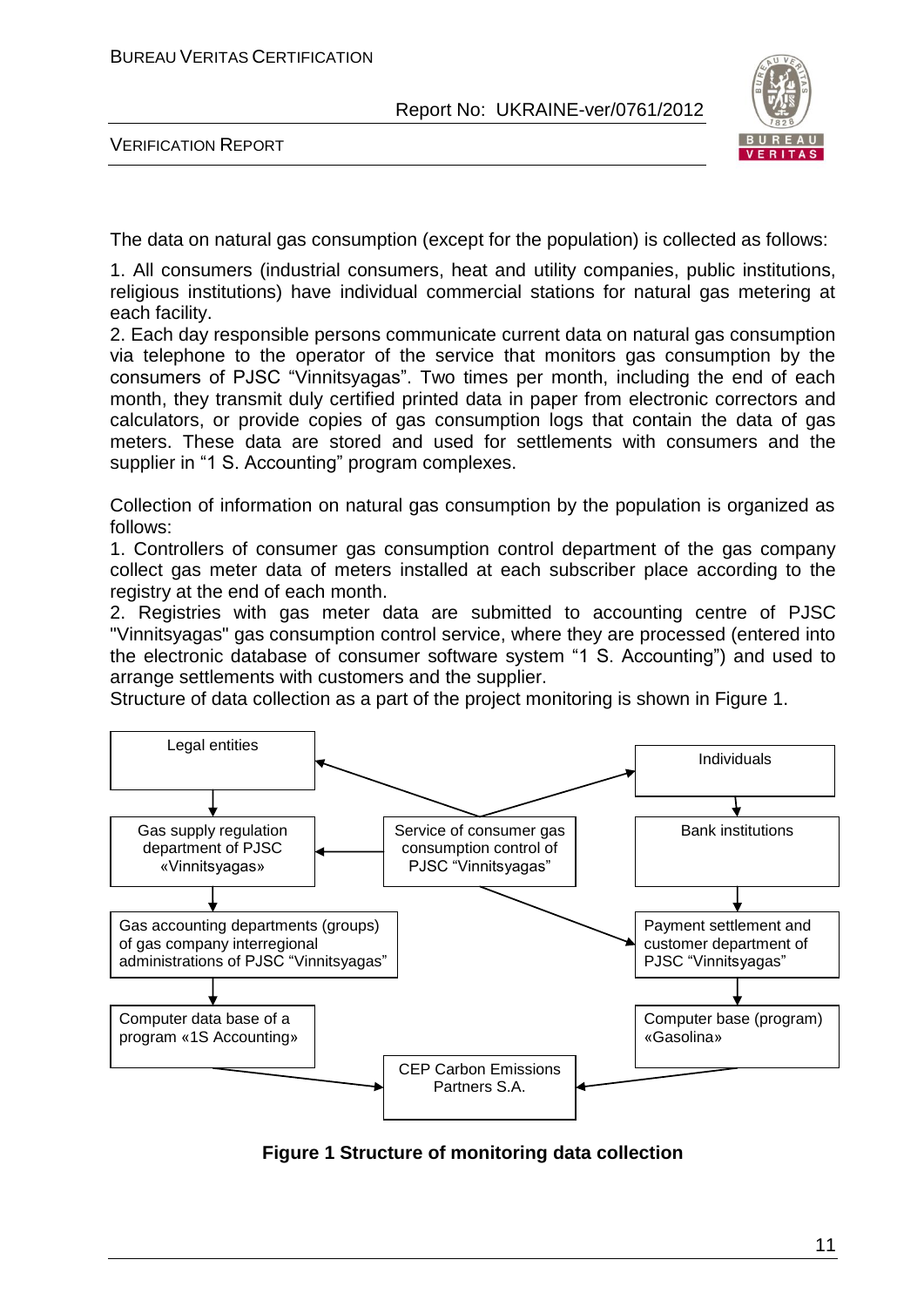

VERIFICATION REPORT

All necessary data concerning GHG emission reduction monitoring is archived in paper and/or electronic form and kept till the end of the crediting period and for two years after the latest transaction with emission reduction units.

The Monitoring Report version 02 provides sufficient information on duties assigned, responsibility and authorities concerning implementation and undertaking of monitoring procedures, including data management. The verification team confirms the efficiency of the existing management and operational systems and considers them appropriate for reliable project monitoring.

## **3.7 Verification regarding programmes of activities (102-110)**  Not applicable.

# **4 VERIFICATION OPINION**

Bureau Veritas Certification has performed the third periodic verification for the period from January 1, 2012 to June 30, 2012 of the "Reduction of greenhouse gases emissions by gasification of Vinnitsya region" project in Ukraine, which applies JI specific approach. The verification was performed on the basis of UNFCCC criteria and host country criteria and also on the criteria given to provide for consistent project operations, monitoring and reporting.

The verification consisted of the following three phases: i) desk review of the monitoring report against the project design and the baseline and monitoring plan; ii) follow-up interviews with project stakeholders; iii) resolution of outstanding issues and the issuance of the final verification report and opinion.

PJSC "Vinnitsyagas" management is responsible for the preparation of data which serve as the basis for estimation of GHG emission reductions. CEP CARBON EMISSIONS PARTNERS S.A. provides PJSC "Vinnitsyagas" with consultative support in the issues relating to organization of data collection and is responsible for developing the monitoring report based on the Project Monitoring Plan included in the final PDD version 02.

Bureau Veritas Certification verified the Project Monitoring Report version 02 for the reporting period from 01/01/2012 to 30/06/2012 as indicated below. Bureau Veritas Certification confirms that the project is implemented as per approved PDD version. Installed equipment being essential for generating emission reduction runs reliably and is calibrated appropriately. The monitoring system is in place and the project is generating GHG emission reductions.

Emission reductions achieved by the project for the period from 01/01/2012 to 30/06/2012 differ from the amount predicted for the same period in the determined PDD. Emission reductions predicted in the determined PDD version 02 and actual emission reductions stated in the MR version 02 are provided in Table 3 of this report.

## **Table 3 Emission reductions predicted in the determined PDD version 02 and actual emission reductions stated in the MR version 02**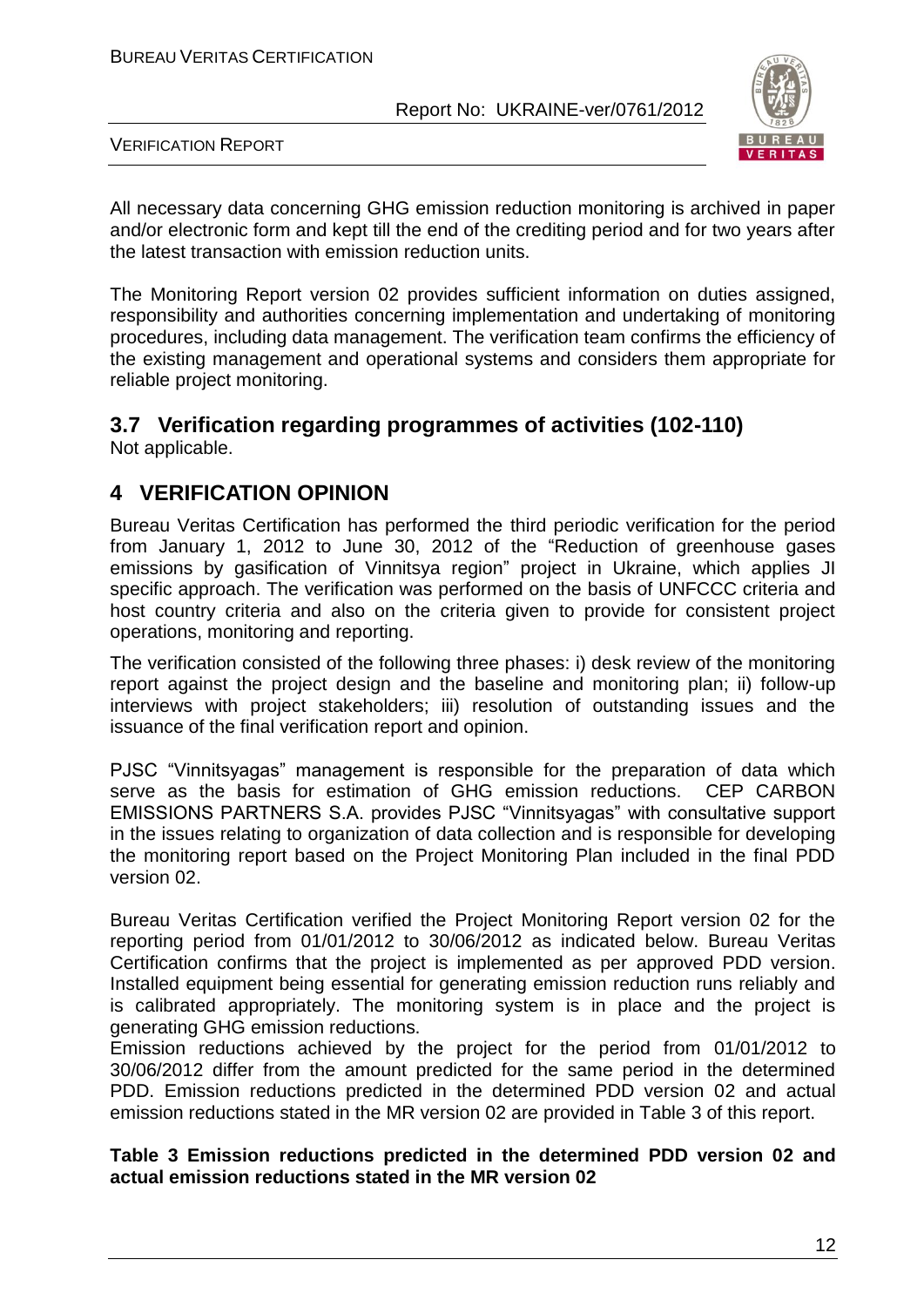

VERIFICATION REPORT

| <b>Period</b>             | <b>Estimated</b><br>reductions<br>determined PDD in tonnes of Monitoring report in tonnes of<br>$CO2$ eq | <b>GHG</b><br>stated | in | emission   Ex-post<br>the   reductions<br>$CO2$ eq | <b>GHG</b><br>stated | emission<br>in | the |
|---------------------------|----------------------------------------------------------------------------------------------------------|----------------------|----|----------------------------------------------------|----------------------|----------------|-----|
| 01/01/2012-<br>30/06/2012 |                                                                                                          | 185489               |    |                                                    | 60 296               |                |     |

This difference in the emission reductions under the project "Reduction of greenhouse gases emissions by gasification of Vinnitsya region" in 01/01/2012-30/06/2012 in the determined PDD and the MR is explained by the fact that accurate conservative values were available during MR development but at the PDD development stage assumptions were made.

Bureau Veritas Certification can confirm that the GHG emission reduction is calculated without material misstatements. Our opinion relates to the project's GHG emissions and resulting GHG emissions reductions reported and related to the approved project baseline and monitoring, and its associated documents. Based on the information we have seen and evaluated, we confirm the following statement:

Reporting period: From 01/01/2012 to 30/06/2012

| <b>Baseline emissions</b>  |  | $\therefore$ 257 263 tonnes of CO <sub>2</sub> equivalent. |
|----------------------------|--|------------------------------------------------------------|
| Project emissions          |  | $\therefore$ 136 497 tonnes of CO <sub>2</sub> equivalent. |
| Leakage                    |  | 60 470 tonnes of CO <sub>2</sub> equivalent.               |
| <b>Emission Reductions</b> |  | 60 296 tonnes of CO <sub>2</sub> equivalent.               |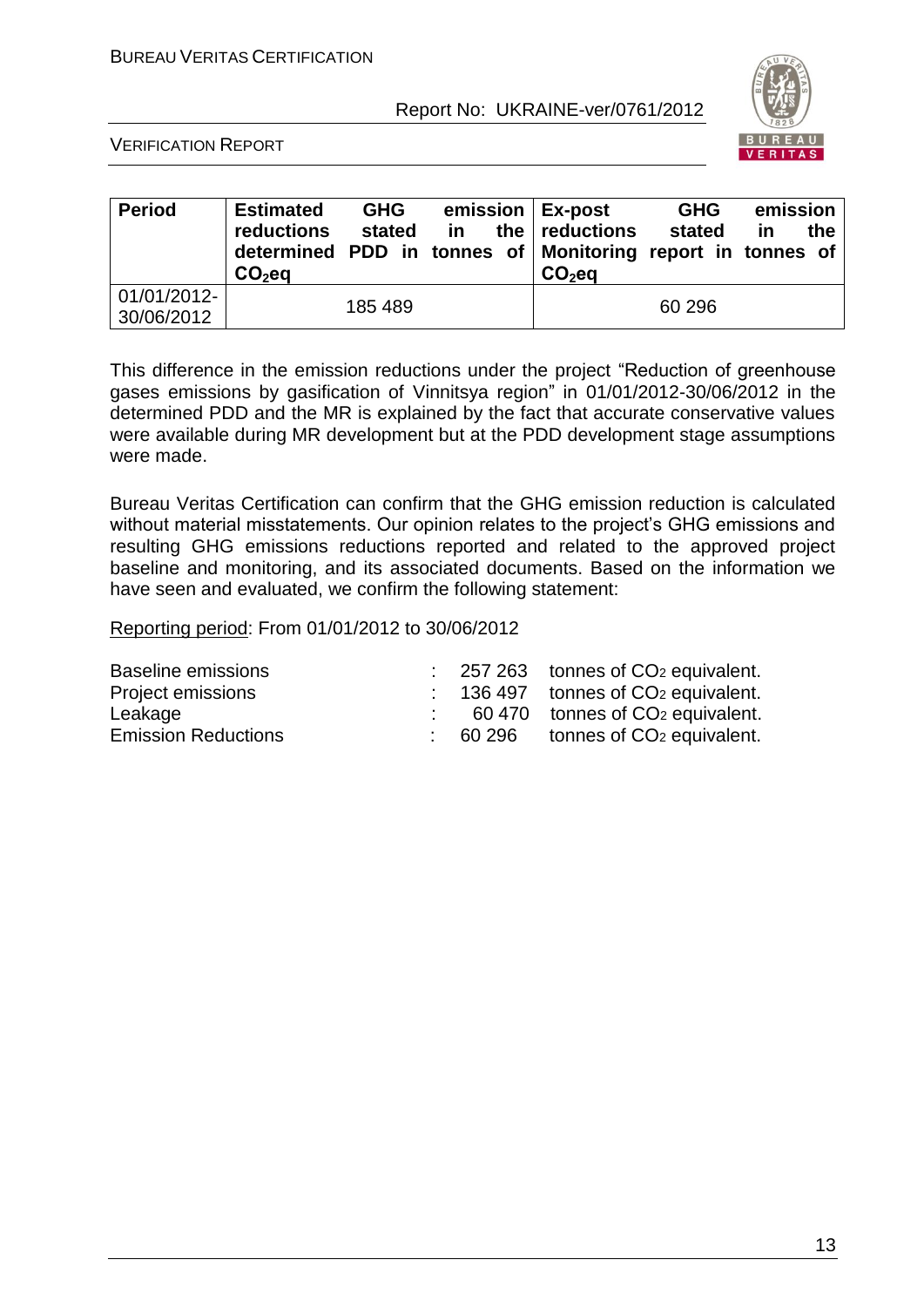

VERIFICATION REPORT

# **5 REFERENCES**

## **Category 1 Documents:**

Documents provided by the project participants that relate directly to the GHG components of the project.

| /1/            | Monitoring Report of the JI project "Reduction of greenhouse gases emissions<br>by gasification of Vinnitsya region" for the period from 01/01/2012 to                                                                         |
|----------------|--------------------------------------------------------------------------------------------------------------------------------------------------------------------------------------------------------------------------------|
|                | 30/06/2012 version 01 dated 21/09/2012                                                                                                                                                                                         |
| $\frac{12}{1}$ | Monitoring Report of the JI project "Reduction of greenhouse gases emissions<br>by gasification of Vinnitsya region" for the period from 01/01/2012 to                                                                         |
|                | 30/06/2012 version 02 dated 19/10/2012                                                                                                                                                                                         |
| /3/            | Annex 1. Monitoring Parameters for the period of 01/01/2012 - 30/06/2012                                                                                                                                                       |
| /4/            | Annex 2. Technical registry of gas networks (Excel spreadsheet)                                                                                                                                                                |
| /5/            | Annex 3.1. Calculation of GHG emission reductions under the project<br>"Reduction of greenhouse gases emissions by gasification of Vinnitsya region"<br>(Excel spreadsheet)                                                    |
| /6/            | Annex 3.2. Calculation of GHG emission reductions under the project<br>"Reduction of greenhouse gases emissions by gasification of Vinnitsya region"<br>(Excel spreadsheet)                                                    |
| 7              | Annex 3.3. Calculation of GHG emission reductions under the project<br>"Reduction of greenhouse gases emissions by gasification of Vinnitsya region"<br>(Excel spreadsheet)                                                    |
| /8/            | Annex 4. Types of measuring equipment                                                                                                                                                                                          |
| /9/            | Project Design Document of the project "Reduction of greenhouse gases<br>emissions by gasification of Vinnitsya region", version 02 dated 06/07/2012                                                                           |
| /10/           | Determination Report of the project "Reduction of greenhouse gases emissions<br>by gasification of Vinnitsya region" No. UKRAINE-det/0401/2011 version 01 as<br>of 07/07/2012 issued by Bureau Veritas Certification           |
| /11/           | Letter of Approval of the Joint Implementation project "Reduction of greenhouse<br>gases emissions by gasification of Vinnitsya region" #2422/23/7 of 30/08/2012<br>issued by State Environmental Investment Agency of Ukraine |
| /12/           | Letter of Approval of the JI project "Reduction of greenhouse gases emissions<br>by gasification of Vinnitsya region" # J294-0485 issued by the Federal Office for<br>the Environment of Switzerland dated 20/07/2012          |

#### **Category 2 Documents:**

Background documents related to the design and/or methodologies employed in the design or other reference documents.

| /1/ | Excerpts of software " Atlas SYBIL " for the period 01/01/2012 - 30/06/2012        |
|-----|------------------------------------------------------------------------------------|
| /2/ | Contract # 1 about the transfer of gas distribution networks, their structures and |
|     | gas equipment to balance dated 23/03/2012                                          |
| /3/ | Acceptance protocol of internal moving of assets dated 23/03/2012 by the           |
|     | Contract #1 dated $23.03.2012$                                                     |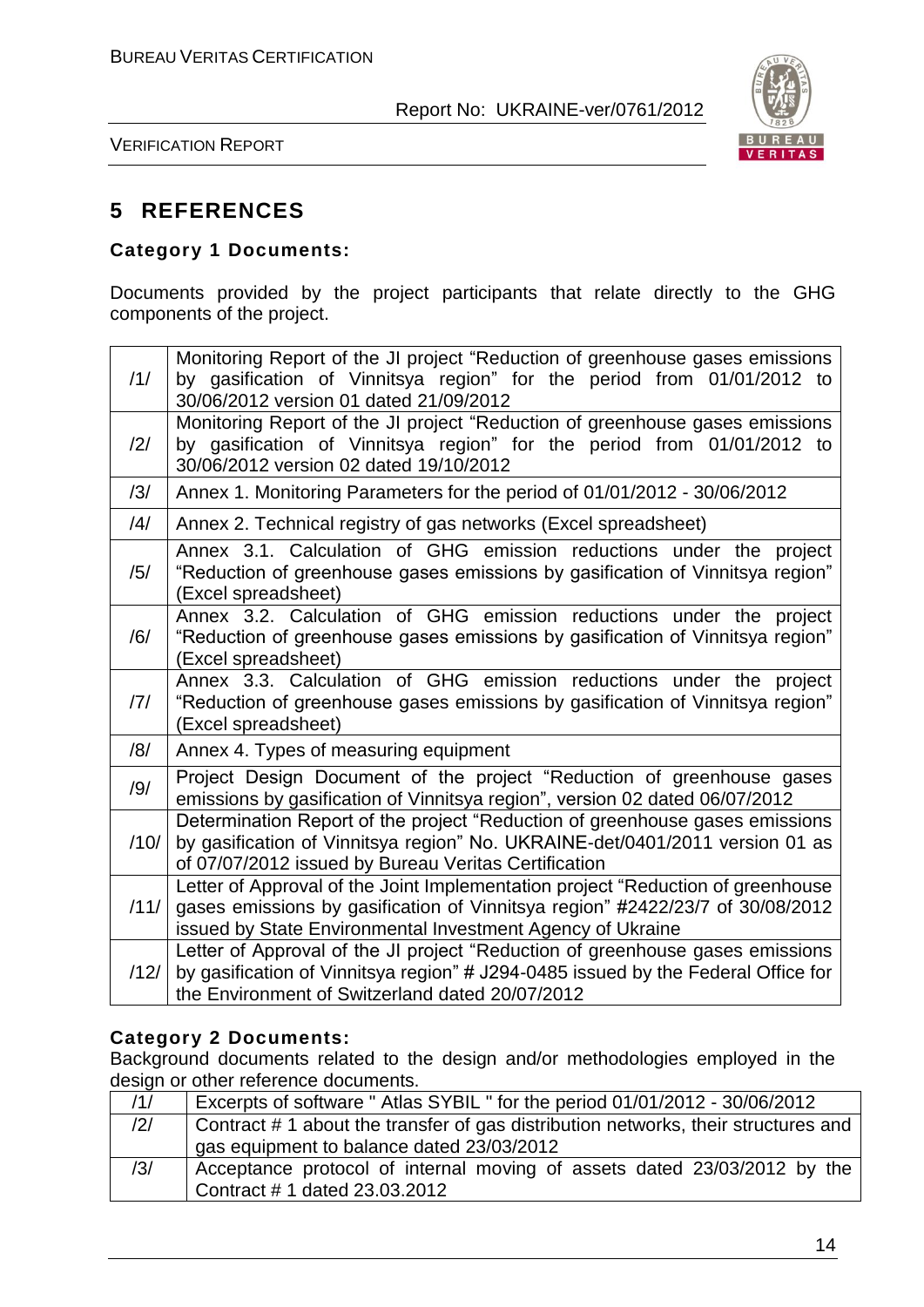

VERIFICATION REPORT

| /4/  | Contract # 2 about the transfer of gas distribution networks, their structures and<br>gas equipment to balance dated 23/03/2012 |
|------|---------------------------------------------------------------------------------------------------------------------------------|
| /5/  | Acceptance protocol of internal moving of assets dated 23/03/2012 by the                                                        |
|      |                                                                                                                                 |
|      | Contract # 2 dated 23.03.2012                                                                                                   |
| /6/  | Contract # 1 about the transfer of gas distribution networks, their structures and                                              |
|      | gas equipment to balance dated 12/07/2012                                                                                       |
| 7    | Decision Nº 25 of Hrobavetsk village council of Nemirov region of Vinnytsia                                                     |
|      | region about transfer built gas pipeline for free use dated 27/07/2012                                                          |
|      |                                                                                                                                 |
| /8/  | Decision Nº 25 of Chukivsk village council of Nemirov region of Vinnytsia region                                                |
|      | about transfer built gas pipeline for free use dated 21/03/2012                                                                 |
| /9/  | The act of acceptance-transmission of assets dated 12/07/2012                                                                   |
| /10/ | Act of inspection of gas meter in a service center #626 dated 18/04/2012                                                        |
| /11/ | Act of inspection of gas meter in a service center #17116 dated 26/04/2012                                                      |
| /12/ | Act of inspection of gas meter in a service center #17117 dated 26/04/2012                                                      |
| /13/ | Act of inspection of gas meter in a service center #889 dated 02/09/2011                                                        |
| /14/ | Act of inspection of gas meter in a service center #890 dated 02/09/2011                                                        |
| /15/ | Act of inspection of gas meter in a service center #1101 dated 21/06/2011                                                       |
| /16/ | Act of inspection of gas meter in a service center #478 dated 11/07/2011                                                        |
| /17/ | Act of inspection of gas meter in a service center #379 dated 23/06/2011                                                        |
| /18/ | Act of inspection of gas meter in a service center #1668 dated 12/07/2012                                                       |
| /19/ | Register of gas consumption by companies in the period from 01/01/2012 -                                                        |
|      | 30/06/2012                                                                                                                      |
| /20/ | Register of gas consumption by individuals in the period from 01/01/2012 -                                                      |
|      | 30/06/2012 (Part 1)                                                                                                             |
|      |                                                                                                                                 |
| /21/ | Register of gas consumption by individuals in the period from 01/01/2012 -                                                      |
|      | 30/06/2012 (Part 2)                                                                                                             |
| /22/ | Register of gas consumption by individuals in the period from 01/01/2012 -                                                      |
|      | 30/06/2012 (Part 3)                                                                                                             |
| /23/ | Register of gas consumption by individuals in the period from 01/01/2012 -                                                      |
|      |                                                                                                                                 |
|      | 30/06/2012 (Part 4)                                                                                                             |
| /24/ | Register of gas consumption by individuals in the period from 01/01/2012 -                                                      |
|      | 30/06/2012 (Part 5)                                                                                                             |

## **Persons interviewed:**

List of persons interviewed during the verification or persons that contributed with other information that are not included in the documents listed above.

|     | <b>Name</b>   | Organization        | <b>Position</b>                                                 |
|-----|---------------|---------------------|-----------------------------------------------------------------|
| /1/ | Marchak I.I.  | PJSC "Vinnitsyagas" | Acting Chairman of the<br>management board                      |
| /2/ | Voitenko T.O. | PJSC "Vinnitsyagas" | Chief engineer, Working<br><b>Team Leader</b>                   |
| /3/ | Kachur K.V.   | PJSC "Vinnitsyagas" | Engineer of the Team (JI<br>project), Working Team<br>Secretary |
| /4/ | Dzimina M.D.  | PJSC "Vinnitsyagas" | Head of production and                                          |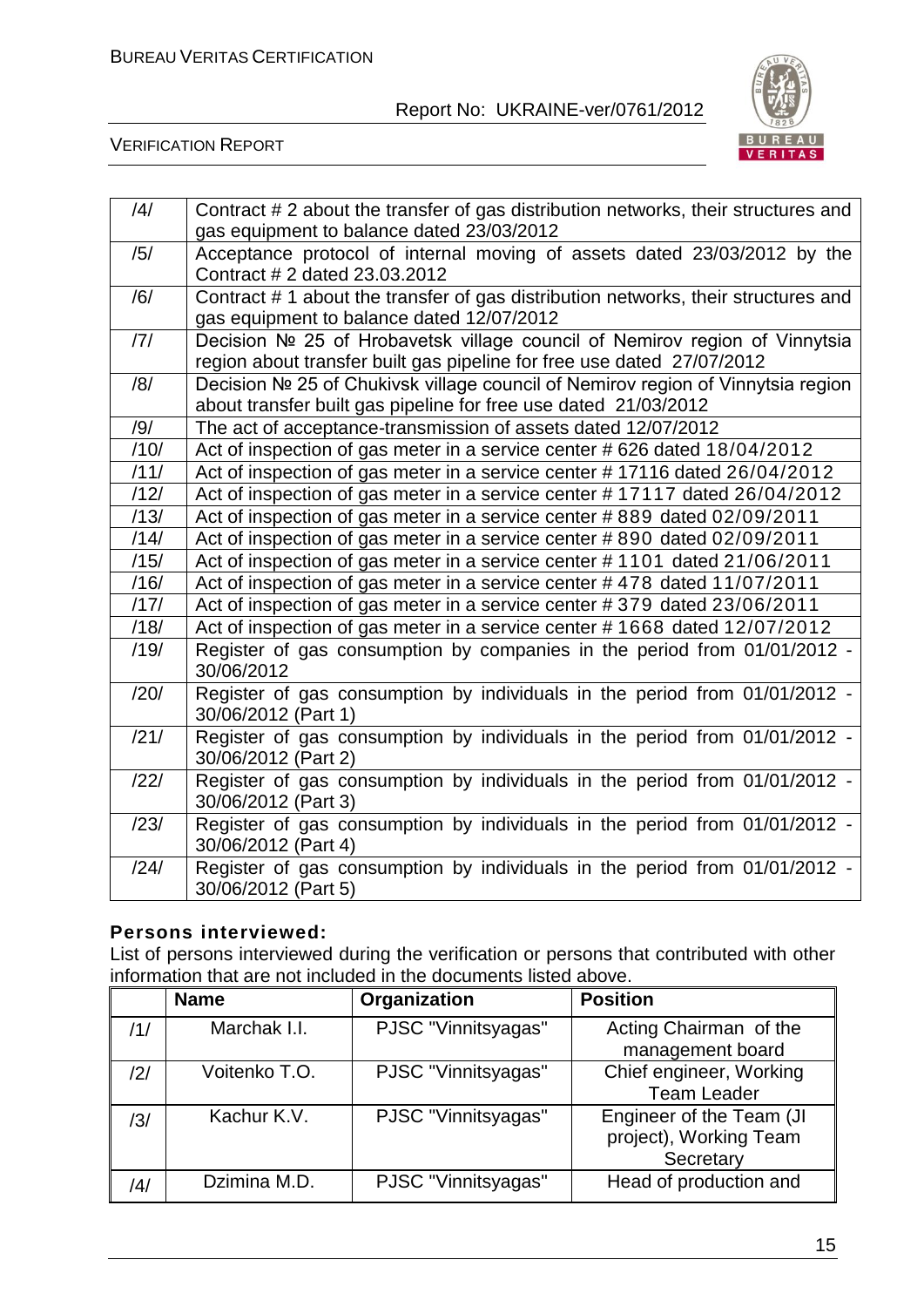

|     |                 |                     | technical department,      |  |  |
|-----|-----------------|---------------------|----------------------------|--|--|
|     |                 |                     | <b>Working Team Member</b> |  |  |
| /5/ | Hlubokyi V.V.   | PJSC "Vinnitsyagas" | Team leader (JI project),  |  |  |
|     |                 |                     | <b>Working Team Member</b> |  |  |
| /6/ | Bachynskyi V.V. | PJSC "Vinnitsyagas" | Metrologist,<br>Engineer – |  |  |
|     |                 |                     | <b>Working Team Member</b> |  |  |
|     | Pohosov A.H.    | "CEP" LLC           | Consultant of CEP CARBON   |  |  |
|     |                 |                     | EMISSIONS PARTNERS         |  |  |
|     |                 |                     | S.A.                       |  |  |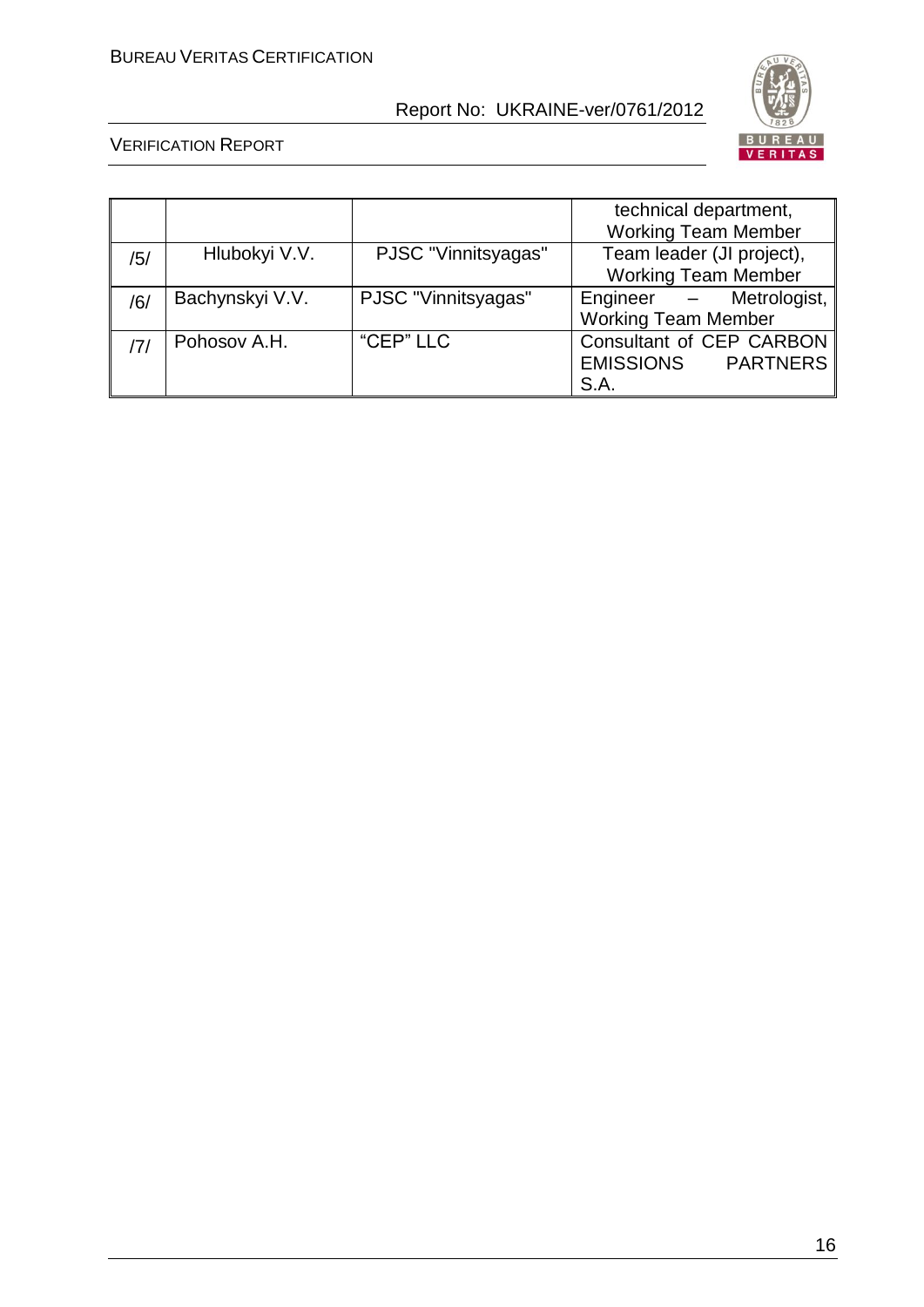

## VERIFICATION REPORT

# APPENDIX A: PROJECT VERIFICATION PROTOCOL

#### **BUREAU VERITAS CERTIFICATION HOLDING SAS**

#### **VERIFICATION PROTOCOL**

### **Table 1. Check list for verification, according to the JOINT IMPLEMENTATION DETERMINATION AND VERIFICATION MANUAL (Version 01)**

| <b>DVM</b><br>Paragraph                      | <b>Check Item</b>                                                                                                                                                                                                                                                                    | <b>Initial finding</b>                                                                                                                                                                                                                                                                                                                                                                                                              | <b>Draft</b><br><b>Conclusion</b>                                                | <b>Final</b><br><b>Conclusion</b>         |
|----------------------------------------------|--------------------------------------------------------------------------------------------------------------------------------------------------------------------------------------------------------------------------------------------------------------------------------------|-------------------------------------------------------------------------------------------------------------------------------------------------------------------------------------------------------------------------------------------------------------------------------------------------------------------------------------------------------------------------------------------------------------------------------------|----------------------------------------------------------------------------------|-------------------------------------------|
| <b>Project approvals by Parties involved</b> |                                                                                                                                                                                                                                                                                      |                                                                                                                                                                                                                                                                                                                                                                                                                                     |                                                                                  |                                           |
| 90                                           | Has the DFPs of at least one Party<br>involved, other than the host Party,<br>issued a written project approval when<br>submitting the first verification report to<br>secretariat for publication in<br>the<br>accordance with paragraph 38 of the JI<br>quidelines, at the latest? | The project has been approved by both the Host<br>party (Ukraine) and the other Party involved<br>(Switzerland).<br><b>CAR 01.</b> Please provide information about LOA from<br>Ukraine.<br><b>CAR 02.</b> Please provide<br>information<br>about<br>determination of the project.                                                                                                                                                  | <b>CAR 01</b><br><b>CAR 02</b>                                                   | OK.<br><b>OK</b>                          |
| 91                                           | Are all the written project approvals by<br>Parties involved unconditional?                                                                                                                                                                                                          | Yes, all the written project approvals by Parties<br>involved are unconditional.                                                                                                                                                                                                                                                                                                                                                    | <b>OK</b>                                                                        | <b>OK</b>                                 |
| <b>Project implementation</b>                |                                                                                                                                                                                                                                                                                      |                                                                                                                                                                                                                                                                                                                                                                                                                                     |                                                                                  |                                           |
| 92                                           | Has the project been implemented in<br>accordance with the PDD regarding<br>which the determination has been<br>deemed final and is so listed on the<br>UNFCCC JI website?                                                                                                           | <b>CAR 03.</b> The version of methodology, elements of<br>which are used to determine the base line, noted in<br>Section A.5.1 does not meet determinated PDD.<br><b>CAR 04.</b> The reference to the methodology, elements<br>of which are used to determine the baseline, is<br>specified incorrectly in Section A.5.1<br><b>CAR 05.</b> The name of software, which provides<br>information about consumption of natural gas, is | <b>CAR 03</b><br><b>CAR 04</b><br><b>CAR 05</b><br><b>CAR 06</b><br><b>CL 01</b> | OK.<br>OK<br>OK<br><b>OK</b><br><b>OK</b> |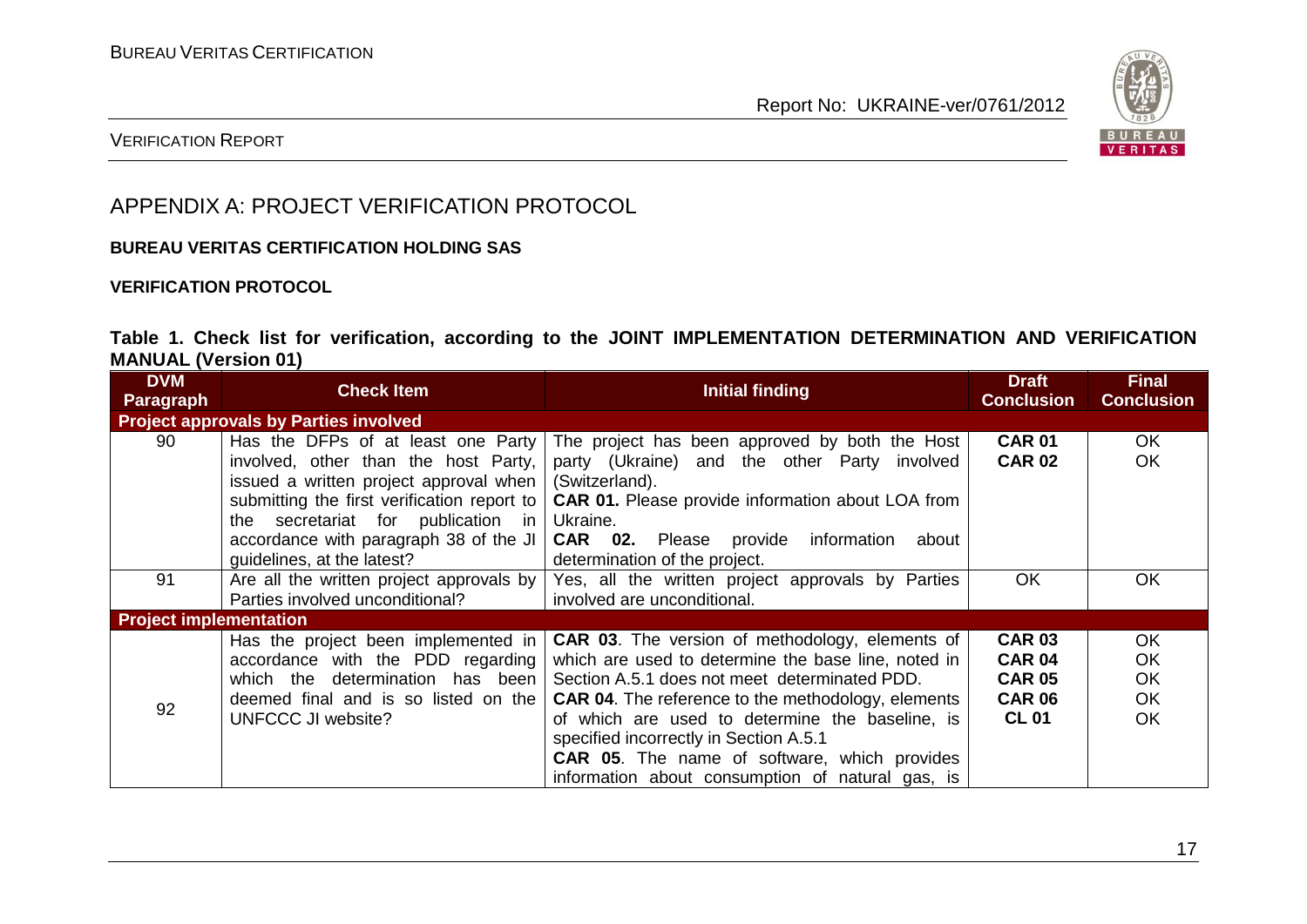

| <b>DVM</b><br>Paragraph | <b>Check Item</b>                                                                                                                                                                                  | <b>Initial finding</b>                                                                                                                                                                                                                                                                                                                                                                                                                                                                                                                                                                                                                                                                                     | <b>Draft</b><br><b>Conclusion</b> | <b>Final</b><br><b>Conclusion</b> |
|-------------------------|----------------------------------------------------------------------------------------------------------------------------------------------------------------------------------------------------|------------------------------------------------------------------------------------------------------------------------------------------------------------------------------------------------------------------------------------------------------------------------------------------------------------------------------------------------------------------------------------------------------------------------------------------------------------------------------------------------------------------------------------------------------------------------------------------------------------------------------------------------------------------------------------------------------------|-----------------------------------|-----------------------------------|
|                         |                                                                                                                                                                                                    | specified incorrectly in Section A.5.2.<br><b>CAR 06.</b> Please, provide units for parameters<br>controlled during the whole monitoring period.<br>CL 01. Please, in Section A.5.2. provide a reference<br>to the methodology ACM0009, elements of which<br>were used to set the baseline and monitoring plan.                                                                                                                                                                                                                                                                                                                                                                                            |                                   |                                   |
| 93                      | What is the status of operation of the<br>project during the monitoring period?                                                                                                                    | Implementation of the project activities started in<br>2004, as stated in the determined PDD version 02.<br>However, emission reductions achieved in 2004 are<br>conservatively excluded from the calculation.<br>Thus, 01/01/2005 is the starting date of the crediting<br>period.<br>Project implementation status and project milestones<br>in the reporting period of $01/01/2012 - 30/06/2012$<br>are provided in in Section A.6. of the MR version 02<br>and Annex 2.<br>In period 01/01/2012-30/06/2012 PE-80, PE-100<br>polyethylene pipes and steel pipes that conform to<br>SSTU 10704-91 with reinforced bituminous mastic<br>sealing under SSTU B.V.2.5.-29:2006 were used in<br>construction. | OK                                | OK                                |
|                         | <b>Compliance with monitoring plan</b>                                                                                                                                                             |                                                                                                                                                                                                                                                                                                                                                                                                                                                                                                                                                                                                                                                                                                            |                                   |                                   |
| 94                      | Did the monitoring occur in accordance<br>with the monitoring plan included in the<br>PDD regarding which the determination<br>has been deemed final and is so listed<br>on the UNFCCC JI website? | There aren't any changes in or deviations from the<br>registered PDD.                                                                                                                                                                                                                                                                                                                                                                                                                                                                                                                                                                                                                                      | OK                                | OK                                |
| 95(a)                   |                                                                                                                                                                                                    | For calculating the emission reductions   For calculating the emission reductions, key factors,                                                                                                                                                                                                                                                                                                                                                                                                                                                                                                                                                                                                            | <b>OK</b>                         | <b>OK</b>                         |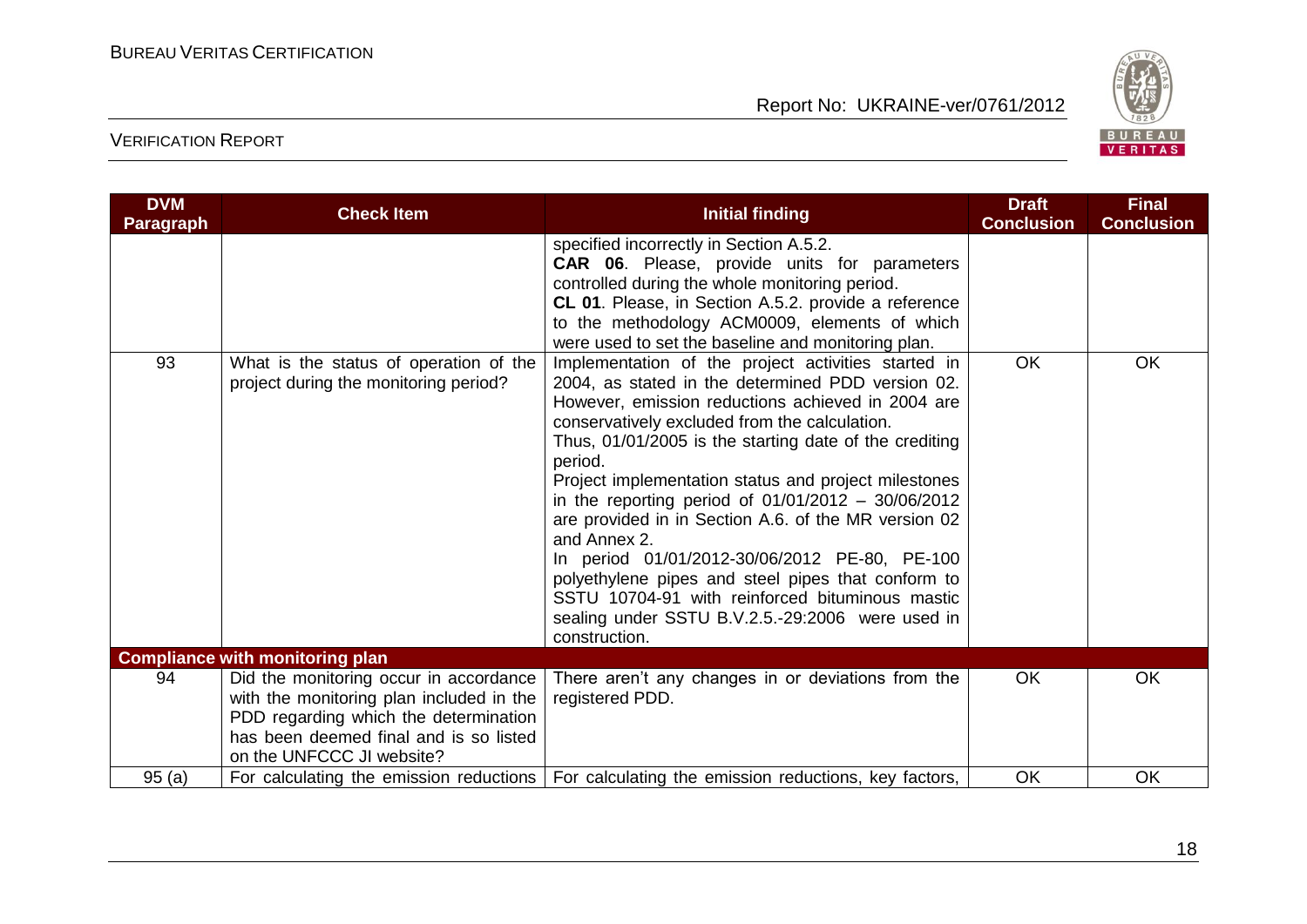

| <b>DVM</b><br><b>Paragraph</b> | <b>Check Item</b>                                                                                                                                                                                                                                                                                                                  | <b>Initial finding</b>                                                                                                                                                                                                                                                                                                                                                                                                                                                                                                                                                                               | <b>Draft</b><br><b>Conclusion</b> | <b>Final</b><br><b>Conclusion</b> |
|--------------------------------|------------------------------------------------------------------------------------------------------------------------------------------------------------------------------------------------------------------------------------------------------------------------------------------------------------------------------------|------------------------------------------------------------------------------------------------------------------------------------------------------------------------------------------------------------------------------------------------------------------------------------------------------------------------------------------------------------------------------------------------------------------------------------------------------------------------------------------------------------------------------------------------------------------------------------------------------|-----------------------------------|-----------------------------------|
|                                | or enhancements of net removals, were<br>key factors, e.g. those listed in 23 (b) (i)-<br>(vii) of the DVM, influencing the baseline<br>emissions or net removals and the<br>activity level of the project and the<br>emissions or removals as well as risks<br>associated with the project taken into<br>account, as appropriate? | such as volume of natural gas to be supplied to the<br>existing tariffs for natural gas<br>consumers.<br>transportation, public policy in the field of gas supply,<br>experience in implementing activities provided by the<br>project, current practice that exists in this field in<br>Ukraine, financial costs and background, sectoral<br>reform policy in the field of gas supply and legislation,<br>influencing the baseline emissions and the activity<br>level of the project and the emissions as well as risks<br>associated with the project were taken into account,<br>as appropriate. |                                   |                                   |
| 95(b)                          | Are data sources used for calculating<br>emission reductions or enhancements<br>of net removals clearly identified,<br>reliable and transparent?                                                                                                                                                                                   | Data sources<br>used for calculating emission<br>reductions are<br>clearly identified, reliable and<br>transparent.<br><b>CL 02.</b> Provide a reference to the "National Inventory<br>of greenhouse gas anthropogenic emissions by<br>sources and removals by sinks in Ukraine for 1990-<br>2010" in Section B.2.3.                                                                                                                                                                                                                                                                                 | <b>CL 02</b>                      | <b>OK</b>                         |
| 95(c)                          | Are emission factors, including default<br>emission factors, if used for calculating<br>the<br>emission<br>reductions<br>or<br>enhancements of<br>net<br>removals,<br>selected by carefully balancing accuracy<br>and reasonableness, and appropriately<br>justified of the choice?                                                | Carbon dioxide emission factor for natural gas<br>combustion, carbon dioxide emission factor for fossil<br>fuel combustion, default emission factor for methane<br>at technological gas equipment at end consumer's<br>place, default emission factor for methane in the<br>process of natural gas transportation and distribution,<br>reduced GHG emission factor for natural gas<br>transportation to end consumers are selected by<br>carefully balancing accuracy and reasonableness,<br>and appropriately justified of the choice.                                                              | <b>OK</b>                         | OK                                |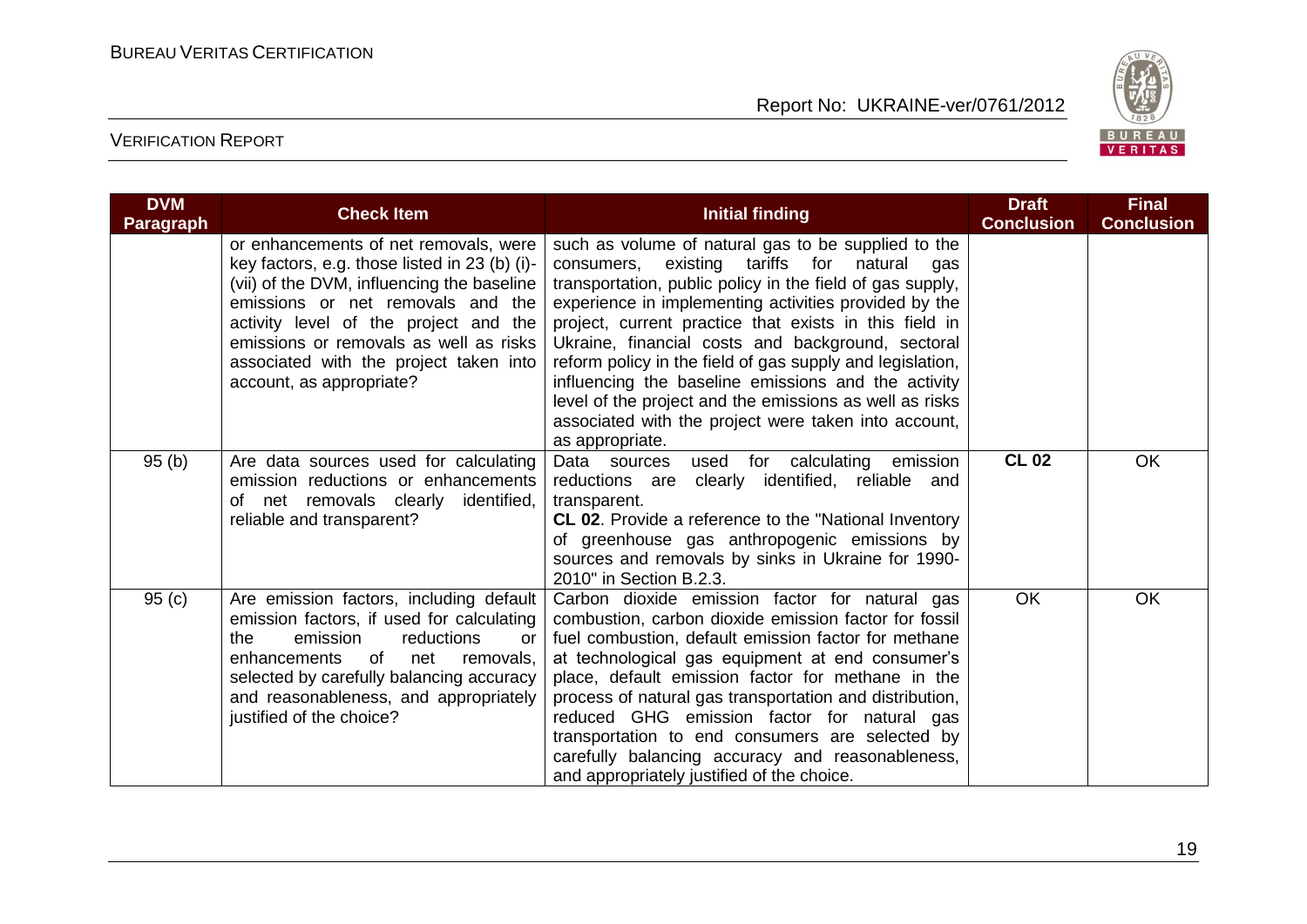

| <b>DVM</b><br><b>Paragraph</b> | <b>Check Item</b>                                                                                                                                                                                                                                                                                                                   | <b>Initial finding</b>                                                                                                                  | <b>Draft</b><br><b>Conclusion</b> | <b>Final</b><br><b>Conclusion</b> |
|--------------------------------|-------------------------------------------------------------------------------------------------------------------------------------------------------------------------------------------------------------------------------------------------------------------------------------------------------------------------------------|-----------------------------------------------------------------------------------------------------------------------------------------|-----------------------------------|-----------------------------------|
| 95(d)                          | Is the calculation of emission reductions<br>or enhancements of net removals based<br>on conservative assumptions and the<br>scenarios<br>plausible<br>in in<br>most<br>- a<br>transparent manner?                                                                                                                                  | Calculation of emission reductions is based on<br>conservative assumptions and the most plausible<br>scenarios in a transparent manner. | <b>OK</b>                         | <b>OK</b>                         |
|                                | Applicable to JI SSC projects only                                                                                                                                                                                                                                                                                                  |                                                                                                                                         |                                   |                                   |
| 96                             | Is the relevant threshold to be classified<br>as JI SSC project not exceeded during<br>the monitoring period on an annual<br>average basis?<br>If the threshold is exceeded, is the<br>maximum emission reduction<br>level<br>estimated in the PDD for the JI SSC<br>project or the bundle for the monitoring<br>period determined? | Not applicable                                                                                                                          | <b>Not</b><br>applicable          | <b>Not</b><br>applicable          |
|                                | Applicable to bundled JI SSC projects only                                                                                                                                                                                                                                                                                          |                                                                                                                                         |                                   |                                   |
| 97(a)                          | Has the composition of the bundle not<br>changed from that is stated in F-JI-<br><b>SSCBUNDLE?</b>                                                                                                                                                                                                                                  | Not applicable                                                                                                                          | <b>Not</b><br>applicable          | <b>Not</b><br>applicable          |
| 97(b)                          | If the determination was conducted on<br>the basis of an overall monitoring plan,<br>have the project participants submitted<br>a common monitoring report?                                                                                                                                                                         | Not applicable                                                                                                                          | <b>Not</b><br>applicable          | <b>Not</b><br>applicable          |
| 98                             | If the monitoring is based on a<br>monitoring plan that provides for<br>overlapping monitoring periods, are the<br>monitoring periods per component of<br>the project clearly specified in the                                                                                                                                      | Not applicable                                                                                                                          | <b>Not</b><br>applicable          | <b>Not</b><br>applicable          |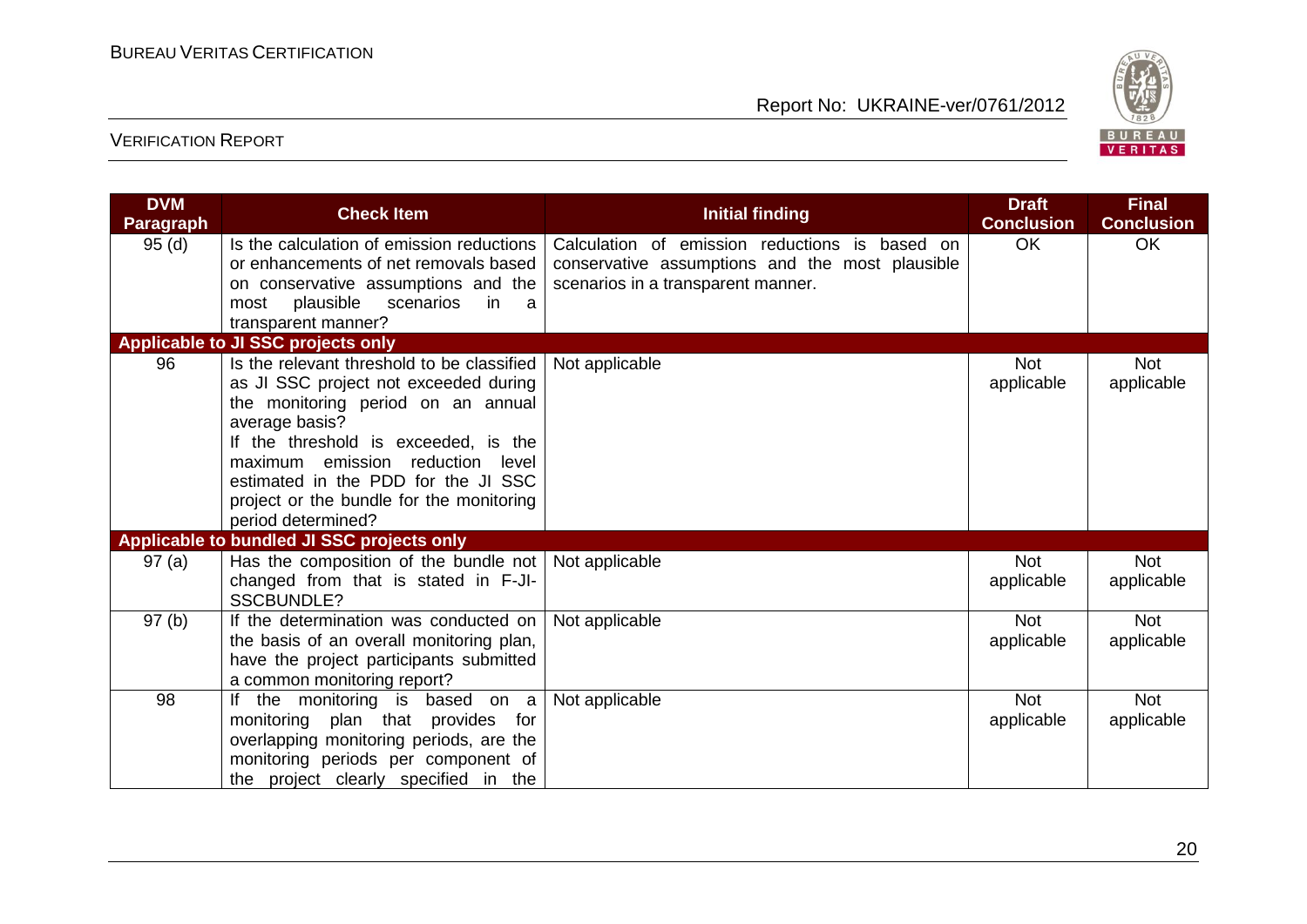

| <b>DVM</b><br><b>Paragraph</b> | <b>Check Item</b>                                                                                                                                                                                                                                                                                     | <b>Initial finding</b>                                                                                                                                                                                                                                                                                                                              | <b>Draft</b><br><b>Conclusion</b> | <b>Final</b><br><b>Conclusion</b> |
|--------------------------------|-------------------------------------------------------------------------------------------------------------------------------------------------------------------------------------------------------------------------------------------------------------------------------------------------------|-----------------------------------------------------------------------------------------------------------------------------------------------------------------------------------------------------------------------------------------------------------------------------------------------------------------------------------------------------|-----------------------------------|-----------------------------------|
|                                | monitoring report?<br>Do the monitoring periods not overlap<br>with those for which verifications were<br>already deemed final in the past?                                                                                                                                                           |                                                                                                                                                                                                                                                                                                                                                     |                                   |                                   |
|                                | <b>Revision of monitoring plan</b>                                                                                                                                                                                                                                                                    |                                                                                                                                                                                                                                                                                                                                                     |                                   |                                   |
|                                | Applicable only if monitoring plan is revised by project participant                                                                                                                                                                                                                                  |                                                                                                                                                                                                                                                                                                                                                     |                                   |                                   |
| 99(a)                          | Did the project participants provide an  <br>appropriate justification for the proposed<br>revision?                                                                                                                                                                                                  | Not applicable.                                                                                                                                                                                                                                                                                                                                     | <b>Not</b><br>applicable          | <b>Not</b><br>applicable          |
| 99(b)                          | Does the proposed revision improve the<br>and/or<br>applicability<br>of<br>accuracy<br>information collected compared to the<br>without<br>original<br>monitoring<br>plan<br>changing conformity with the relevant<br>and<br>regulations<br>for<br>the<br>rules<br>establishment of monitoring plans? | Not applicable                                                                                                                                                                                                                                                                                                                                      | <b>Not</b><br>applicable          | <b>Not</b><br>applicable          |
| <b>Data management</b>         |                                                                                                                                                                                                                                                                                                       |                                                                                                                                                                                                                                                                                                                                                     |                                   |                                   |
| 101 $(a)$                      | Is the implementation of data collection<br>procedures in accordance with the<br>monitoring plan, including the quality<br>control<br>and<br>quality<br>assurance<br>procedures?                                                                                                                      | The implementation of data collection procedures,<br>including the quality control and quality assurance<br>procedures, is in accordance with the monitoring<br>plan.<br>CAR 09. In Section C.4. a company that is not<br>involved in the project is stated.<br>CAR 10. In Sections C.1. and C.4. an incorrect gas<br>accounting program is stated. | <b>CAR 09</b><br><b>CAR 10</b>    | OK<br>OK                          |
| 101(b)                         | function of<br>the<br>the<br>monitoring<br>Is.<br>calibration<br>equipment, including<br>its<br>status, is in order?                                                                                                                                                                                  | Routine repair of gas networks is carried out once a<br>year; maintenance - once every six months. Repaired                                                                                                                                                                                                                                         | OK                                | OK                                |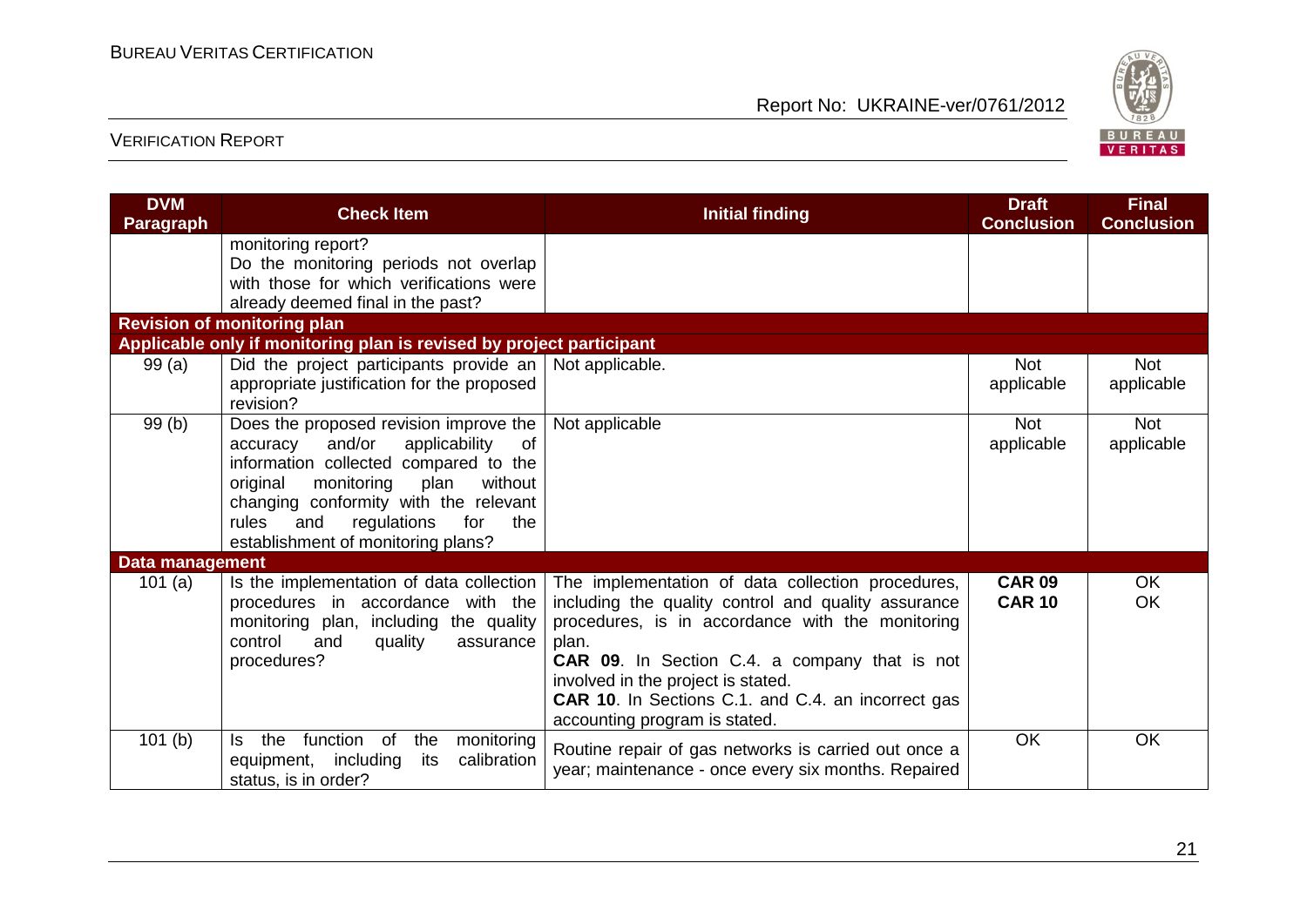

| <b>DVM</b><br>Paragraph | <b>Check Item</b>                                                                                          | <b>Initial finding</b>                                                                                                                                                                                                                                                                                                                                                                                                                                                                                                                                                                                                                                                     | <b>Draft</b><br><b>Conclusion</b> | <b>Final</b><br><b>Conclusion</b> |
|-------------------------|------------------------------------------------------------------------------------------------------------|----------------------------------------------------------------------------------------------------------------------------------------------------------------------------------------------------------------------------------------------------------------------------------------------------------------------------------------------------------------------------------------------------------------------------------------------------------------------------------------------------------------------------------------------------------------------------------------------------------------------------------------------------------------------------|-----------------------------------|-----------------------------------|
|                         |                                                                                                            | gas equipment is regularly examined to ensure that it<br>works properly and is not a source of gas leaks.<br>Means of metering equipment used for monitoring of<br>the project activity are subject to periodic state<br>verification.                                                                                                                                                                                                                                                                                                                                                                                                                                     |                                   |                                   |
| 101 (c)                 | Are the evidence and records used for<br>the monitoring maintained in a traceable<br>manner?               | Each quarter, representatives of CEP CARBON<br>EMISSIONS PARTNERS S.A., project developers,<br>conduct internal audits of the project monitoring<br>system at PJSC "Vinnitsyagas".<br>Internal audit includes measures on verification of<br>consumed gas accounting and record keeping by<br>Gas accounting service, Gas supply regime<br>department; verification of proper working condition<br>and periodic maintenance of "1 S. Accounting"<br>software; cross-check of data of the program<br>complexes and records of consumed gas, that are<br>kept by the relevant services of the company;<br>checking the timeliness of natural gas meters<br>verification etc. | <b>OK</b>                         | <b>OK</b>                         |
| $101$ (d)               | Is the data collection and management<br>system for the project in accordance<br>with the monitoring plan? | The data collection and management system for the<br>project is in accordance with the monitoring plan. The<br>verification team confirms the effectiveness of the<br>existing management and operating systems and<br>considers them suitable for reliable monitoring of the<br>project.                                                                                                                                                                                                                                                                                                                                                                                  | OK                                | <b>OK</b>                         |
|                         | Verification regarding programs of activities (additional elements for assessment)                         |                                                                                                                                                                                                                                                                                                                                                                                                                                                                                                                                                                                                                                                                            |                                   |                                   |
| 102                     | Is any JPA that has not been added to $ $<br>the JI PoA not verified?                                      | Not applicable                                                                                                                                                                                                                                                                                                                                                                                                                                                                                                                                                                                                                                                             | <b>Not</b><br>applicable          | <b>Not</b><br>applicable          |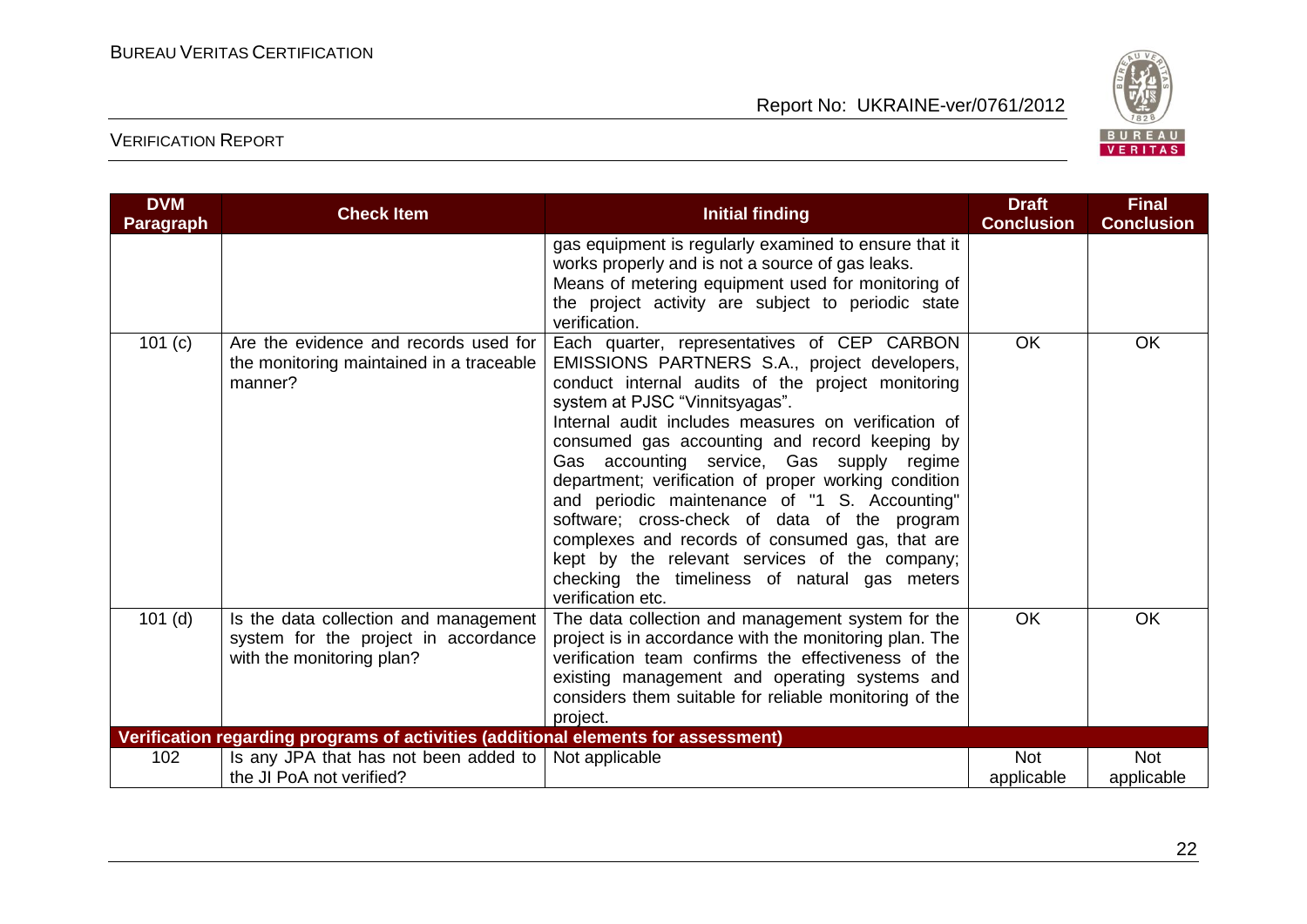

| <b>DVM</b>       | <b>Check Item</b>                                | <b>Initial finding</b> | <b>Draft</b>      | <b>Final</b>      |
|------------------|--------------------------------------------------|------------------------|-------------------|-------------------|
| <b>Paragraph</b> |                                                  |                        | <b>Conclusion</b> | <b>Conclusion</b> |
| 103              | verification<br>based<br>the<br>the<br>on<br>ls. | Not applicable         | Not               | <b>Not</b>        |
|                  | monitoring reports of all JPAs to be             |                        | applicable        | applicable        |
|                  | verified?                                        |                        |                   |                   |
| 103              | Does the verification<br>the<br>ensure           | Not applicable         | <b>Not</b>        | <b>Not</b>        |
|                  | accuracy and conservativeness of the             |                        | applicable        | applicable        |
|                  | emission reductions or enhancements              |                        |                   |                   |
|                  | of removals generated by each JPA?               |                        |                   |                   |
| 104              | Does the monitoring period not overlap           | Not applicable         | Not               | <b>Not</b>        |
|                  | with previous monitoring periods?                |                        | applicable        | applicable        |
| 105              | If the AIE learns of an erroneously              | Not applicable         | Not               | <b>Not</b>        |
|                  | included JPA, has the AIE informed the           |                        | applicable        | applicable        |
|                  | JISC of its findings in writing?                 |                        |                   |                   |
|                  | Applicable to sample-based approach only         |                        |                   |                   |
| 106              | Does the sampling plan prepared by the           | Not applicable         | <b>Not</b>        | <b>Not</b>        |
|                  | AIE:                                             |                        | applicable        | applicable        |
|                  | (a) Describe its sample selection, taking        |                        |                   |                   |
|                  | into                                             |                        |                   |                   |
|                  | account that:                                    |                        |                   |                   |
|                  | (i) For each verification that uses a            |                        |                   |                   |
|                  | sample-based approach, the sample                |                        |                   |                   |
|                  | shall<br>sufficiently<br>selection<br>be         |                        |                   |                   |
|                  | representative of the JPAs in the JI             |                        |                   |                   |
|                  | PoA such extrapolation to all JPAs               |                        |                   |                   |
|                  | identified for that verification is              |                        |                   |                   |
|                  | reasonable, taking<br>into<br>account            |                        |                   |                   |
|                  | differences among the characteristics            |                        |                   |                   |
|                  | of JPAs, such as:                                |                        |                   |                   |
|                  | - The types of JPAs;                             |                        |                   |                   |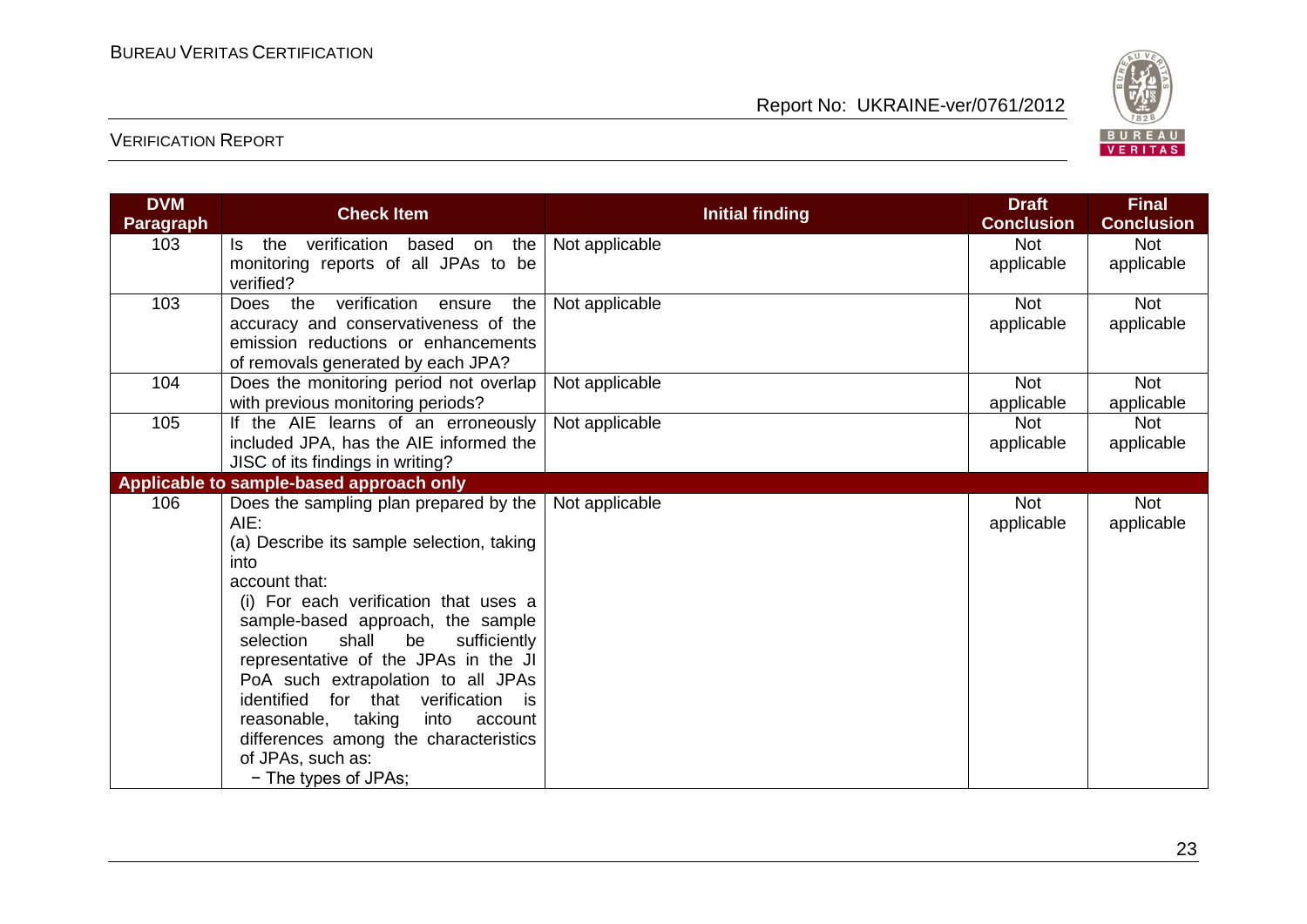

| <b>DVM</b><br>Paragraph | <b>Check Item</b>                                                                                                                                                                                                                                                                                                                                                                                       | <b>Initial finding</b> | <b>Draft</b><br><b>Conclusion</b> | <b>Final</b><br><b>Conclusion</b> |
|-------------------------|---------------------------------------------------------------------------------------------------------------------------------------------------------------------------------------------------------------------------------------------------------------------------------------------------------------------------------------------------------------------------------------------------------|------------------------|-----------------------------------|-----------------------------------|
|                         | - The complexity of the applicable<br>technologies and/or measures used;<br>- The geographical location of each<br>JPA;<br>- The amounts of expected emission<br>reductions of the JPAs being verified;<br>- The number of JPAs for which<br>emission reductions are<br>being<br>verified:<br>- The length of monitoring periods of<br>the JPAs being verified; and<br>- The samples selected for prior |                        |                                   |                                   |
| 107                     | verifications, if any?<br>the sampling plan ready for<br>ls.<br>publication through the secretariat along<br>with the verification report<br>and<br>supporting documentation?                                                                                                                                                                                                                           | Not applicable         | <b>Not</b><br>applicable          | <b>Not</b><br>applicable          |
| 108                     | Has the AIE made site inspections of at<br>least the square root of the number of<br>total JPAs, rounded to the upper whole<br>number? If the AIE makes no site<br>inspections or fewer site inspections<br>than the square root of the number of<br>total JPAs, rounded to the upper whole<br>number, then does the AIE provide a<br>reasonable<br>explanation<br>and<br>justification?                | Not applicable         | <b>Not</b><br>applicable          | <b>Not</b><br>applicable          |
| 109                     | Is the sampling plan available for                                                                                                                                                                                                                                                                                                                                                                      | Not applicable         | <b>Not</b>                        | <b>Not</b>                        |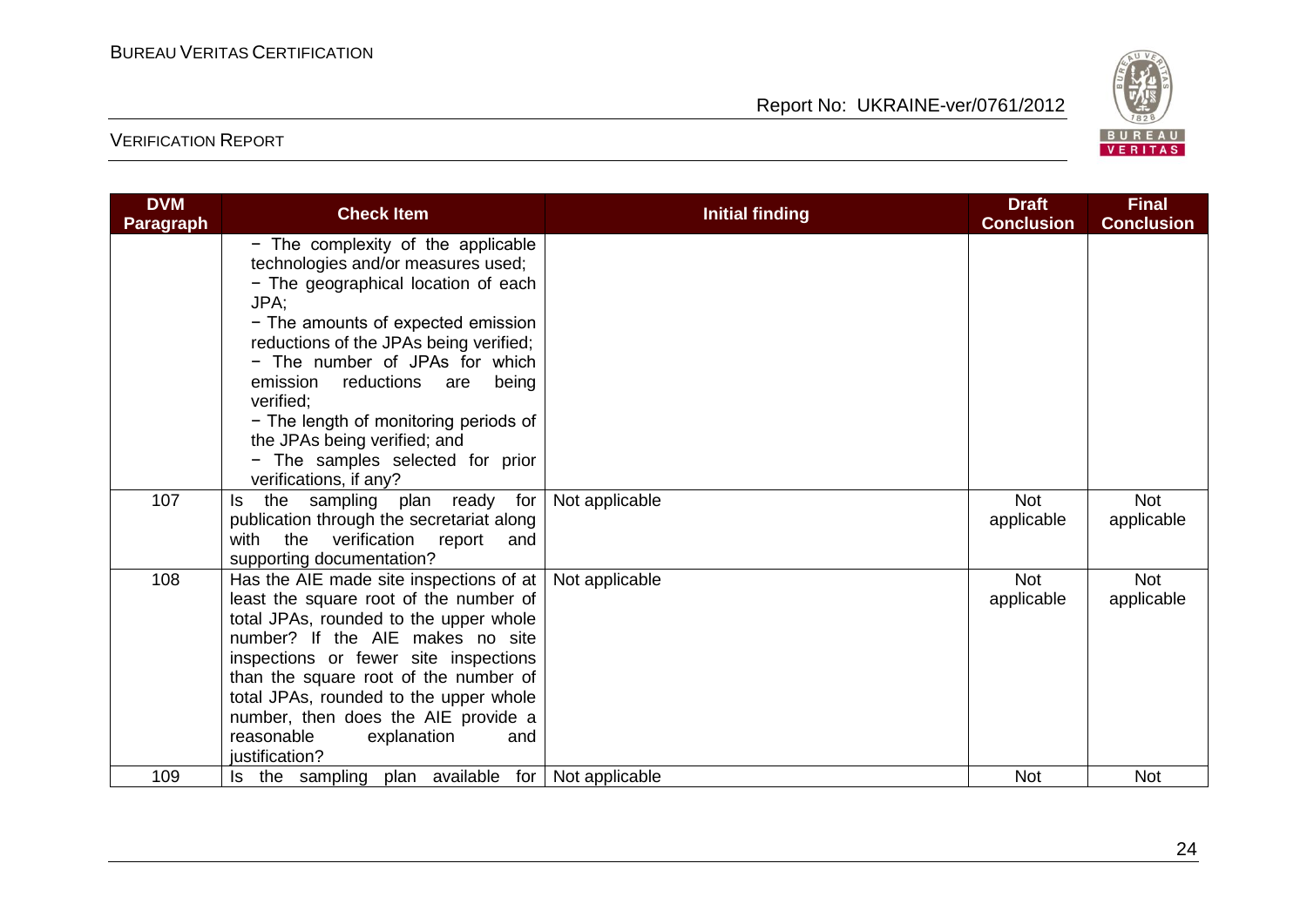

## VERIFICATION REPORT

| <b>DVM</b><br>Paragraph | <b>Check Item</b>                                                                                                                                                                                                      | Initial finding | <b>Draft</b><br><b>Conclusion</b> | <b>Final</b><br><b>Conclusion</b> |
|-------------------------|------------------------------------------------------------------------------------------------------------------------------------------------------------------------------------------------------------------------|-----------------|-----------------------------------|-----------------------------------|
|                         | submission to the secretariat for the<br>JISC's ex ante assessment? (Optional)                                                                                                                                         |                 | applicable                        | applicable                        |
| 110                     | If the AIE learns of a fraudulently<br>included JPA, a fraudulently monitored<br>JPA or an inflated number of emission<br>reductions claimed in a JI PoA, has the<br>AIE informed the JISC of the fraud in<br>writing? | Not applicable  | <b>Not</b><br>applicable          | <b>Not</b><br>applicable          |

# **Table 2. Resolution of Corrective Action and Clarification Requests**

| Draft report clarifications and corrective<br>action requests by verification team | Ref. to<br>checklist<br>question in<br>table 1 | Summary of project participant<br>response                                                                                                                                                                                                                                | Verification team conclusion                                                         |
|------------------------------------------------------------------------------------|------------------------------------------------|---------------------------------------------------------------------------------------------------------------------------------------------------------------------------------------------------------------------------------------------------------------------------|--------------------------------------------------------------------------------------|
| <b>CAR 01.</b> Please provide information about<br>LOA from Ukraine.               | 90                                             | The project received<br>approval from<br>Ukraine (the host country for the project)  <br>(Letter of Approval No. 2422/23/7, issued  <br>by the State Environmental Investment<br>Agency of Ukraine on 30/08/2012).                                                        | CAR 01 is closed as necessary  <br>information was provided in the<br>MR version 02. |
| CAR 02. Please provide information about<br>determination of the project.          | 90                                             | Project  <br>Joint<br>The<br>Implementation<br>"Reduction<br>$\circ$ of<br>greenhouse<br>gases  <br>by gasification Vinnitsya<br>emissions<br>was determined by<br>region"<br>Bureau<br>Certification,<br>Veritas<br>Determination<br>No. UKRAINE-DET/0401/2011<br>Report | CAR 02 is closed as necessary<br>information was provided in the<br>MR version 02.   |